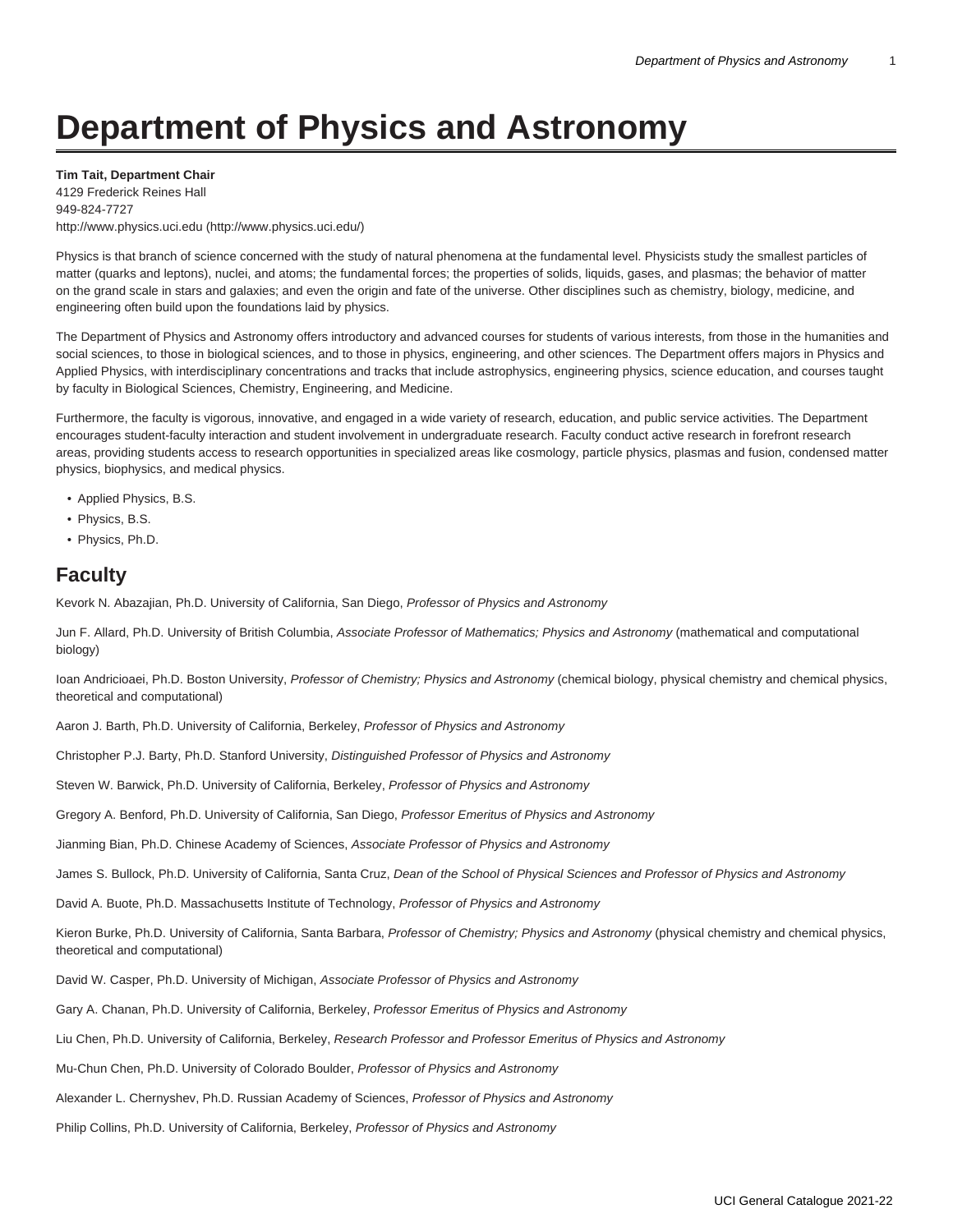Michael Cooper, Ph.D. University of California, Berkeley, Professor of Physics and Astronomy Asantha R. Cooray, Ph.D. University of Chicago, Professor of Physics and Astronomy Michael B. Dennin, Ph.D. University of California, Santa Barbara, Professor of Physics and Astronomy Franklin Dollar, Ph.D. University of Michigan, Associate Professor of Physics and Astronomy (applied physics) Igor E. Dzyaloshinskii, Ph.D. Moscow State University, Professor Emeritus of Physics and Astronomy Jonathan L. Feng, Ph.D. Stanford University, Professor of Physics and Astronomy Zachary Fisk, Ph.D. University of California, San Diego, UCI Distinguished Professor Emeritus of Physics and Astronomy Enrico Gratton, Ph.D. University of Rome, Distinguished Professor of Biomedical Engineering; Developmental and Cell Biology; Physics and Astronomy (design of new fluorescence instruments, protein dynamics, single molecule, fluorescence microscopy, photon migration in tissues) Steven P. Gross, Ph.D. University of Texas at Austin, Professor of Developmental and Cell Biology; Physics and Astronomy (force generation by molecular motors in living cells) Arnold Guerra, Ph.D. University of California, Irvine, Lecturer of Physics and Astronomy Gultekin Gulsen, Ph.D. Bogazici University, Associate Professor of Radiological Sciences; Biomedical Engineering; Physics and Astronomy Herbert W. Hamber, Ph.D. University of California, Santa Barbara, Professor Emeritus of Physics and Astronomy William W. Heidbrink, Ph.D. Princeton University, Professor of Physics and Astronomy Wilson Ho, Ph.D. University of Pennsylvania, Donald Bren Professor and Professor of Physics and Astronomy; Chemistry Herbert J. Hopster, Ph.D. Aachen University, Professor Emeritus of Physics and Astronomy Luis A. Jauregui, Ph.D. Purdue University, Assistant Professor of Physics and Astronomy Manoj Kaplinghat, Ph.D. Ohio State University, Professor of Physics and Astronomy Anne A. Kirkby, Ph.D. California Institute of Technology, Lecturer of Physics and Astronomy David P. Kirkby, Ph.D. California Institute of Technology, Professor of Physics and Astronomy Ilya N. Krivorotov, Ph.D. University of Minnesota, Professor of Physics and Astronomy Andrew J. Lankford, Ph.D. Yale University, Professor of Physics and Astronomy Jon M. Lawrence, Ph.D. University of Rochester, Professor Emeritus of Physics and Astronomy Howard Lee, Ph.D. Max Planck Institute for the Science of Light, Associate Professor of Physics and Astronomy Zhihong Lin, Ph.D. Princeton University, Professor of Physics and Astronomy Mark A. Mandelkern, Ph.D. University of California, Berkeley, Research Professor and Professor Emeritus of Physics and Astronomy Alexei A. Maradudin, Ph.D. University of Bristol, Professor Emeritus of Physics and Astronomy Roger D. McWilliams, Ph.D. Princeton University, Professor Emeritus of Physics and Astronomy William R. Molzon, Ph.D. University of Chicago, Professor Emeritus of Physics and Astronomy Shaul Mukamel, Ph.D. Tel Aviv University, UCI Distinguished Professor of Chemistry; Physics and Astronomy (physical chemistry and chemical physics, polymer, materials, nanoscience, theoretical and computational) Simona Murgia, Ph.D. Michigan State University, Associate Professor of Physics and Astronomy Riley D. Newman, Ph.D. University of California, Berkeley, Professor Emeritus of Physics and Astronomy

Juan Pedro Ochoa-Ricoux, Ph.D. California Institute of Technology, Associate Professor of Physics and Astronomy

Xiaoqing Pan, Ph.D. Saarlandes University, Henry Samueli Endowed Chair and Director of Irvine Materials Research Institute (IMRI) and Professor of Materials Science and Engineering; Chemical and Biomolecular Engineering; Physics and Astronomy (atomic-scale structure, properties and dynamic behaviors of advanced materials including thin films and nanostructures for memories, catalysts, and energy conversion and storage devices)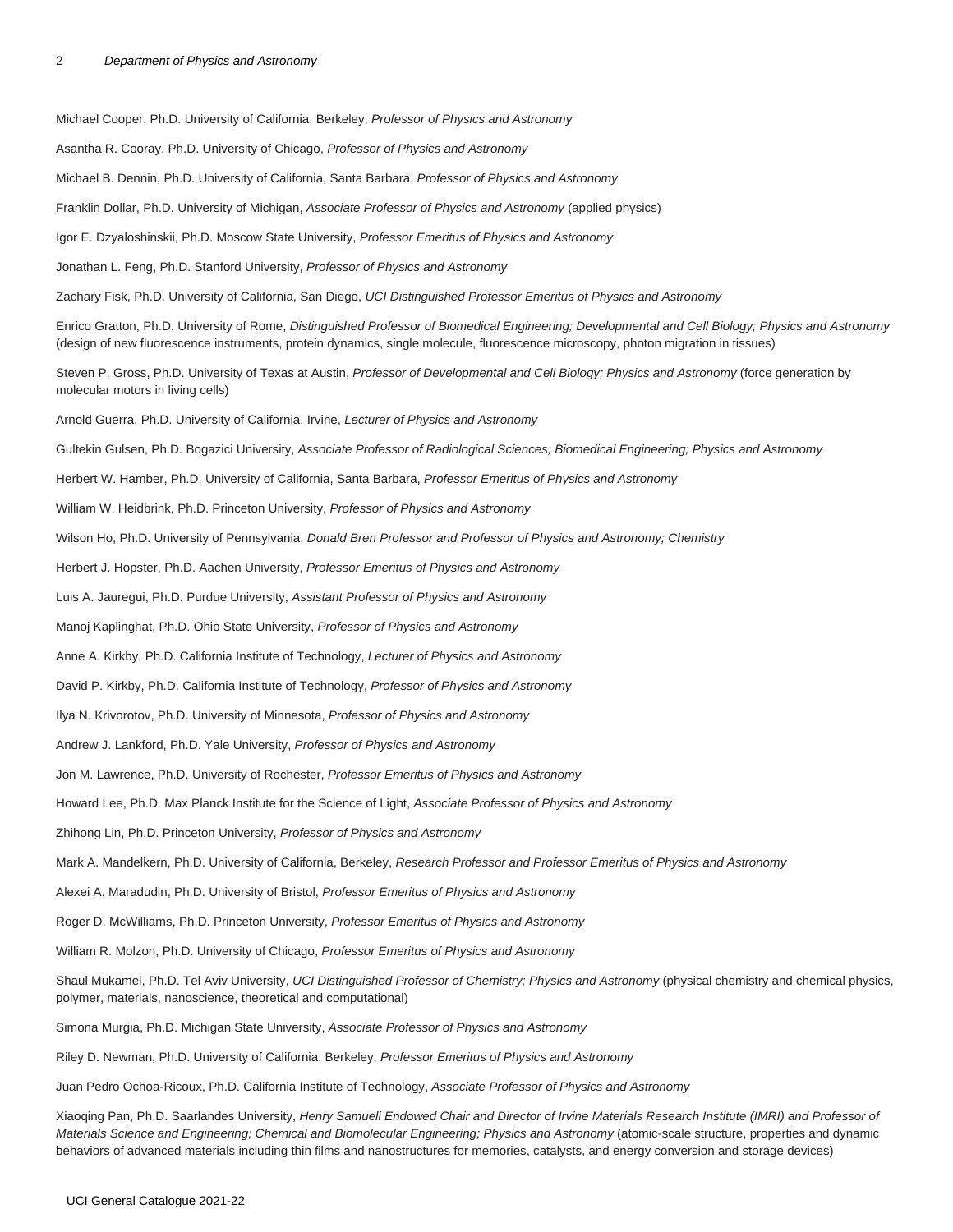William H. Parker, Ph.D. University of Pennsylvania, Professor Emeritus of Physics and Astronomy Arvind Rajaraman, Ph.D. Stanford University, Professor of Physics and Astronomy Michael Ratz, Ph.D. Technical University of Munich, Professor of Physics and Astronomy Thorsten Ritz, Ph.D. University of Ulm, Professor of Physics and Astronomy Paul M. Robertson, Ph.D. University of Texas at Austin, Assistant Professor of Physics and Astronomy Judit Romhanyi, Ph.D. Budapest University of Technology and Economy, Assistant Professor of Physics and Astronomy James E. Rutledge, Ph.D. University of Illinois at Chicago Circle, Professor Emeritus of Physics and Astronomy Nathan Rynn, Ph.D. Stanford University, Professor Emeritus of Physics and Astronomy Stephanie Sallum, Ph.D. University of Arizona, Assistant Professor of Physics and Astronomy Javier D. Sanchez-Yamagishi, Ph.D. Massachusetts Institute of Technology, Assistant Professor of Physics and Astronomy Jonas Schultz, Ph.D. Columbia University, Professor Emeritus of Physics and Astronomy Aomawa Shields, Ph.D. University of Washington, Associate Professor of Physics and Astronomy Yuri Shirman, Ph.D. University of California, Santa Cruz, Professor of Physics and Astronomy Dennis J. Silverman, Ph.D. Stanford University, Professor Emeritus of Physics and Astronomy Albert Siryaporn, Ph.D. University of Pennsylvania, Assistant Professor of Physics and Astronomy; Molecular Biology and Biochemistry Zuzanna S. Siwy, Ph.D. Silesian University of Technology, Professor of Physics and Astronomy; Biomedical Engineering; Chemistry Tammy Ann Smecker-Hane, Ph.D. Johns Hopkins University, Professor Emeritus of Physics and Astronomy Henry W. Sobel, Ph.D. Case Western Reserve University, Professor Emeritus of Physics and Astronomy Inti Sodemann, Ph.D. Max Planck Institute for the Physics of Complex System, Assistant Professor of Physics and Astronomy Min-Ying Su, Ph.D. University of California, Irvine, Professor of Radiological Sciences; Physics and Astronomy Peter Taborek, Ph.D. California Institute of Technology, Professor of Physics and Astronomy Agnes Taffard, Ph.D. University of Liverpool, Professor of Physics and Astronomy Timothy Tait, Ph.D. Michigan State University, Department Chair and Professor of Physics and Astronomy Fumiko Tajima, Ph.D. University of Tokyo, Lecturer of Physics and Astronomy Toshiki Tajima, Ph.D. University of California, Irvine, UCI Endowed Chair and Adjunct Professor of Physics and Astronomy Virginia L. Trimble, Ph.D. California Institute of Technology, Professor of Physics and Astronomy Laura Tucker, Ph.D. University of California, San Diego, Assistant Professor of Teaching of Physics and Astronomy Mark Vagins, Ph.D. Yale University, Adjunct Professor of Physics and Astronomy Gerard Vanhoven, Ph.D. Standford University, Professor Emeritus of Physics and Astronomy Richard F. Wallis, Ph.D. Catholic University of America, Professor Emeritus of Physics and Astronomy Frank J. Wessel, Ph.D. University of California, Irvine, Project Scientist of Physics and Astronomy Steven R. White, Ph.D. Cornell University, Professor of Physics and Astronomy Daniel Whiteson, Ph.D. University of California, Berkeley, Professor of Physics and Astronomy; Logic and Philosophy of Science Ruqian Wu, Ph.D. Institute of Physics, Chinese Academy of Science, Professor of Physics and Astronomy Jing Xia, Ph.D. Stanford University, Professor of Physics and Astronomy

Huolin Xin, Ph.D. Cornell University, Associate Professor of Physics and Astronomy; Materials Science and Engineering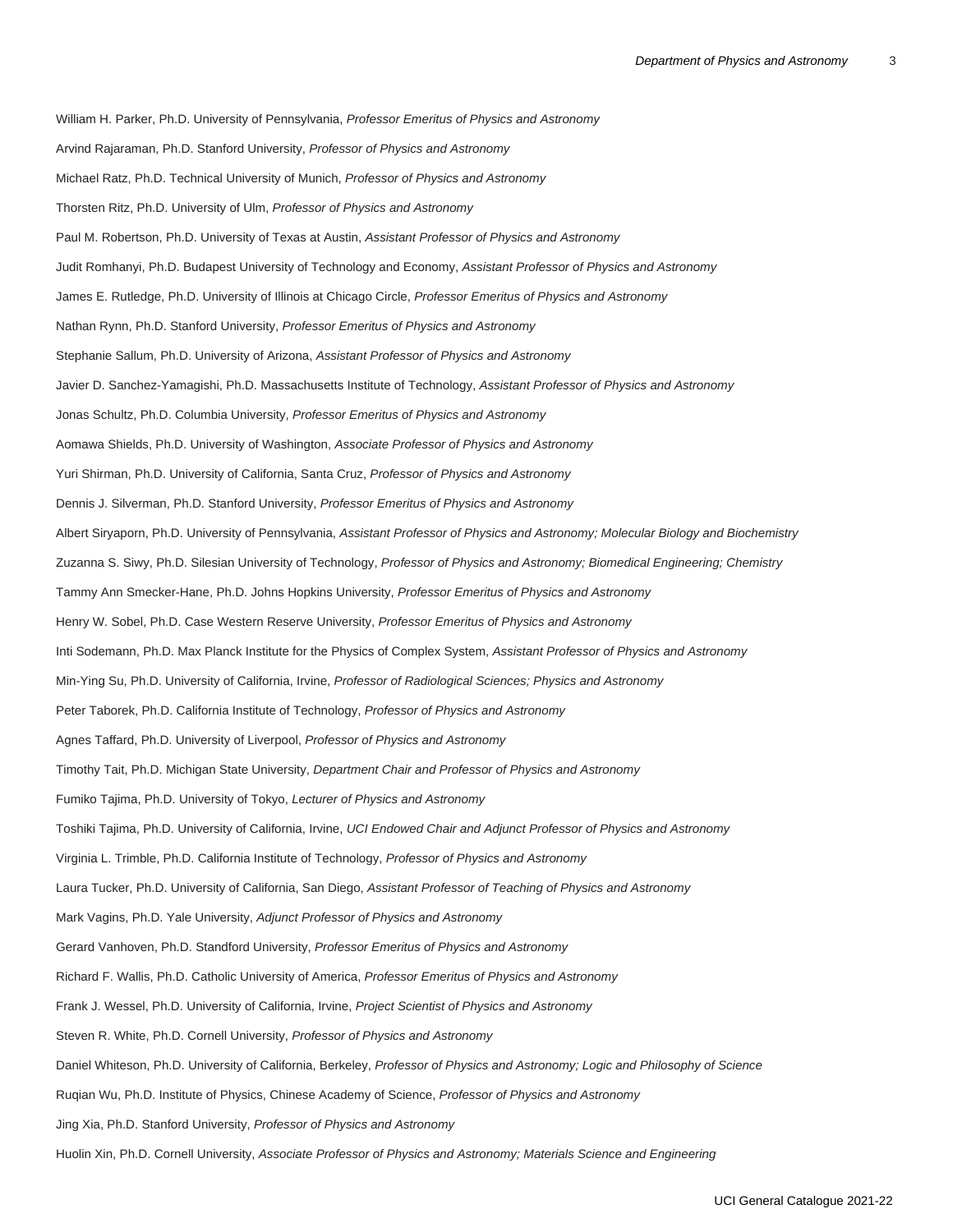Clare C. Yu, Ph.D. Princeton University, Professor of Physics and Astronomy

Jin Yu, Ph.D. University of Illinois at Urbana-Champaign, Assistant Professor of Physics and Astronomy; Chemistry

# **Courses**

# **PHYSICS 2. Introduction to Mathematical Methods for Physics. 4 Units.**

Provides the applied mathematics and problem solving/presentation skills necessary for success in an introductory physics sequence. Focuses on practical exercises in problem solving. Covers kinematics in one and two dimensions in detail. Additional topics include vectors, differentiation, and integration.

Prerequisite or corequisite: [MATH 2A](/search/?P=MATH%202A) or [MATH 5A](/search/?P=MATH%205A) or AP Calculus AB or AP Calculus BC. AP Calculus AB with a minimum score of 4. AP Calculus BC with a minimum score of 3

Restriction: [PHYSICS 2](/search/?P=PHYSICS%202) may not be taken for credit if taken after [PHYSICS 7C](/search/?P=PHYSICS%207C).

# **PHYSICS 3A. Basic Physics I. 4 Units.**

Vectors; motion, force, and energy.

Corequisite: [MATH 2A](/search/?P=MATH%202A) or [MATH 5A,](/search/?P=MATH%205A) or a score of 4 or higher on the AP Calculus AB exam, or a score of 3 or higher on the AP Calculus BC exam.

Restriction: [PHYSICS 3A](/search/?P=PHYSICS%203A) may not be taken for credit if taken after [PHYSICS 7C](/search/?P=PHYSICS%207C).

# **(II and VA ).**

## **PHYSICS 3B. Basic Physics II. 4 Units.**

Fluids; heat; electricity and magnetism.

Prerequisite: [PHYSICS 3A](/search/?P=PHYSICS%203A) or AP Physics C: Mechanics. AP Physics C: Mechanics with a minimum score of 5

## **(II and VA ).**

## **PHYSICS 3C. Basic Physics III. 4 Units.**

Waves and sound; optics; quantum ideas; atomic and nuclear physics; relativity.

Corequisite: [MATH 2B](/search/?P=MATH%202B) or [MATH 5B,](/search/?P=MATH%205B) or a score of 4 or higher on the AP Calculus BC exam. Prerequisite: [PHYSICS 3A](/search/?P=PHYSICS%203A) or AP Physics C: Mechanics. AP Physics C: Mechanics with a minimum score of 5

#### **(II and Va ).**

# **PHYSICS 3LB. Basic Physics Laboratory. 1.5 Unit.**

Practical applications of electronics and classical physics to biology. Goals include skill to use oscilloscope and other basic instrumentation. Materials fee.

# **PHYSICS 3LC. Basic Physics Laboratory. 1.5 Unit.**

Practical applications of physics to medical imaging. Topics include optics, radioactivity, and acoustics. Materials fee.

#### **PHYSICS 7C. Classical Physics. 4 Units.**

Topics include force, energy, momentum, rotation, and gravity.

#### Corequisite: [MATH 2B](/search/?P=MATH%202B)

Prerequisite: Recommended: [PHYS 2](/search/?P=PHYS%202) or [\(MATH 2D](/search/?P=MATH%202D) and [\(CHEM 1C](/search/?P=CHEM%201C) or [CHEM H2C](/search/?P=CHEM%20H2C) or [CHEM M3C\)](/search/?P=CHEM%20M3C) or [CHEM M2C\)](/search/?P=CHEM%20M2C) or AP Physics C: Mechanics or AP Physics C: Electricity and Magnetism or SAT Mathematics or ACT Mathematics or passing score on self-assessment test. [PHYS 2](/search/?P=PHYS%202) with a grade of C or better. AP Physics C: Mechanics with a minimum score of 4. AP Physics C: Electricity and Magnetism with a minimum score of 4. SAT Mathematics with a minimum score of 650. ACT Mathematics with a minimum score of 27. Students are recommended to take a self-assessment test provided by the UCI Department of Physics and Astronomy. If the student can fairly easily answer at least 75 percent of the questions with a calculator, but no other help, then the student is ready to take Physics 7C and should enroll in it if they have completed one year of high school physics and are Math 2B ready (or have credit for Math 2B).

Restriction: Some offerings restricted to Physics Majors.

**(II and VA ).**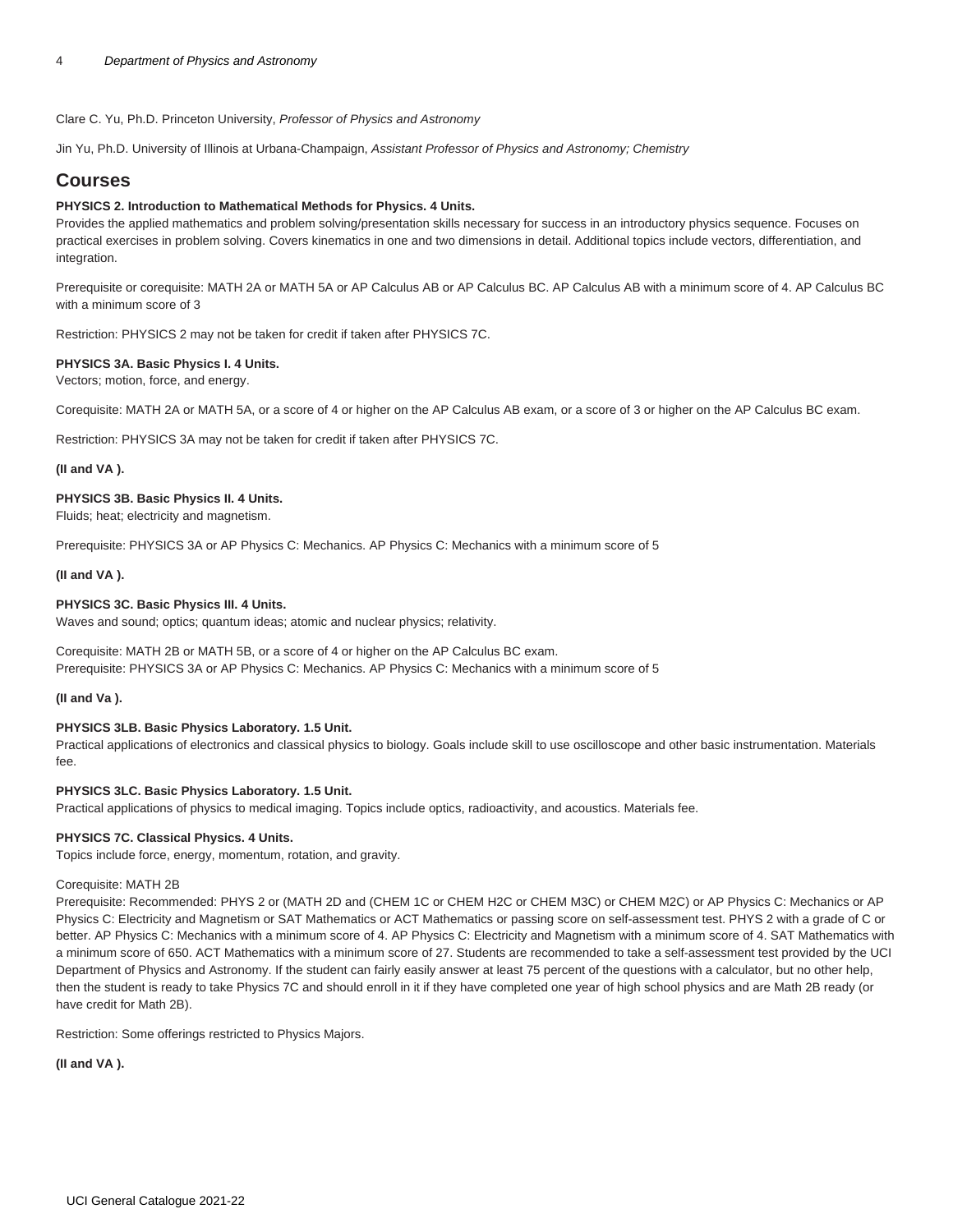# **PHYSICS 7D. Classical Physics. 4 Units.**

Electricity and magnetism.

# Corequisite: [PHYSICS 7LD](/search/?P=PHYSICS%207LD) and [MATH 2D](/search/?P=MATH%202D) Prerequisite: [PHYSICS 7C](/search/?P=PHYSICS%207C) and [\(MATH 2B](/search/?P=MATH%202B) or AP Calculus BC). AP Calculus BC with a minimum score of 4

Restriction: Physics Majors have first consideration for enrollment.

# **(II and Va ).**

# **PHYSICS 7E. Classical Physics. 4 Units.**

Fluids; oscillations; waves; and optics.

Prerequisite: [PHYSICS 7C](/search/?P=PHYSICS%207C) and [MATH 2B](/search/?P=MATH%202B)

Restriction: Physics Majors have first consideration for enrollment.

**(II and VA ).**

# **PHYSICS 7LC. Classical Physics Laboratory. 1 Unit.**

Experiments related to lecture topics in Physics 7C. Materials fee.

Corequisite: [PHYSICS 7C](/search/?P=PHYSICS%207C)

Restriction: Physics Majors have first consideration for enrollment.

# **PHYSICS 7LD. Classical Physics Laboratory. 1 Unit.**

Electricity and magnetism.

Corequisite: [PHYSICS 7D](/search/?P=PHYSICS%207D)

Restriction: Physics Majors have first consideration for enrollment.

# **PHYSICS 12. Science Fiction and Science Fact. 4 Units.**

An introduction to fundamental physics principles, the scientific process, and the mathematical language of science, used to analyze topics drawn from superheroes, science fiction works, and current science news to distinguish science fiction and science fact.

Overlaps with [PHYSICS 21.](/search/?P=PHYSICS%2021)

**(II and VA ).**

# **PHYSICS 14. Energy and the Environment. 4 Units.**

The physics of society's energy production and consumption, and of their influences on the environment. Topics include fossil and renewable energy resources; nuclear power; prospects for a hydrogen economy; efficient and environmentally benign transportation; efficient home and commercial energy usage.

# **(II, Va)**

# **PHYSICS 15. Physics of Music. 4 Units.**

Introduces basic physical principles underlying generation and properties of music, including basic properties of sound waves, musical scales and temperament, musical instruments, and acoustics of music halls. No mathematics background required, but high school algebra is recommended.

**(II)**

#### **PHYSICS 17. Physics of Athletics. 4 Units.**

Introduces basic physical principles behind motion. Examples are drawn from a range of athletic endeavors (such as ice skating, baseball, diving, and dance). No mathematics background required, but high school algebra is recommended.

# **(II)**

# **PHYSICS 18. How Things Work. 4 Units.**

Survey of the physical basis of modern technology, with an emphasis on electronics and materials. Topics include power generation and distribution, communication (radio, TV, telephone, computers, tape recorders, CD players), imaging (optics, x-rays, MRI), and modern materials (alloys, semiconductors, superconductors).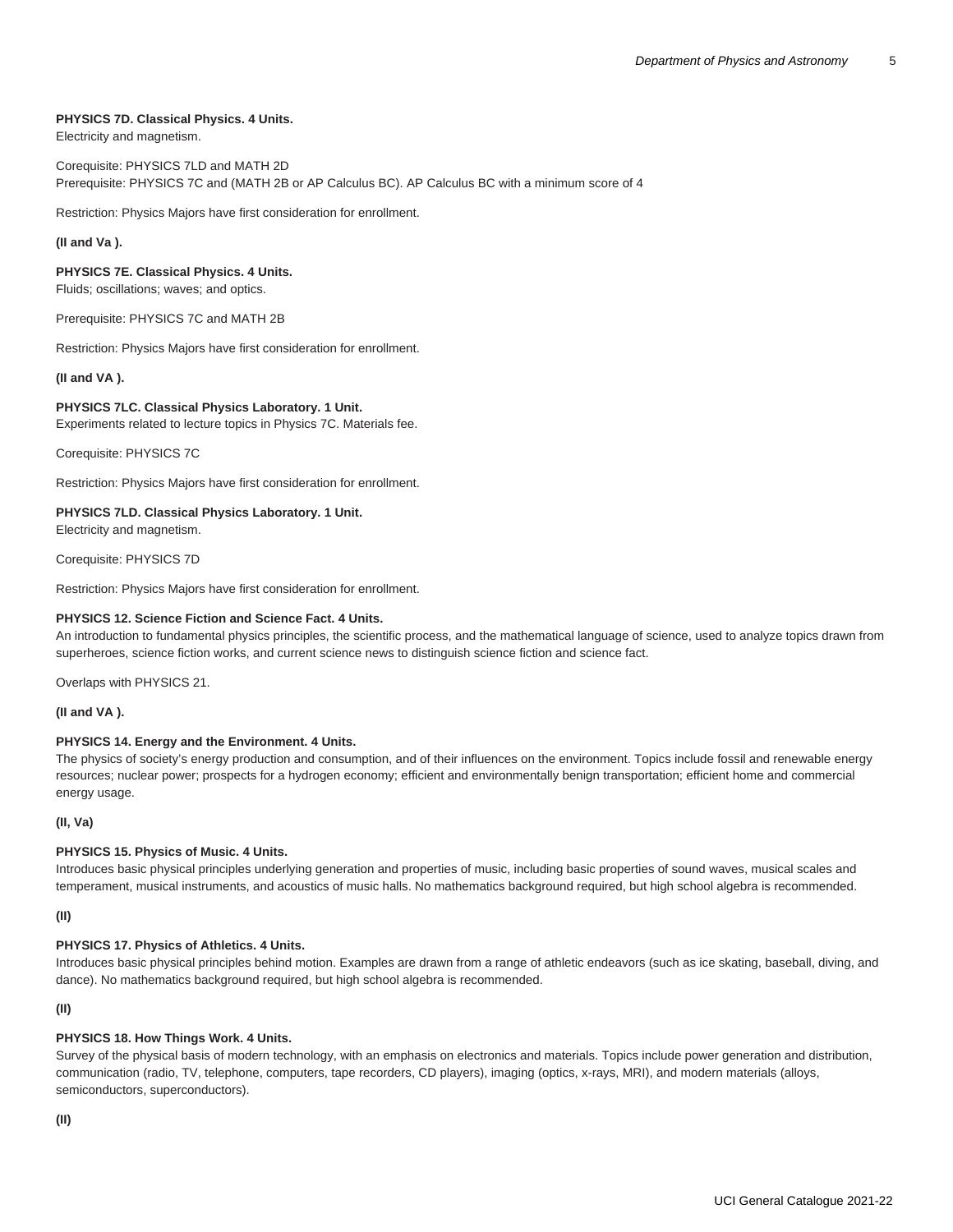## **PHYSICS 19. Great Ideas of Physics. 4 Units.**

Introduces non-science majors to physics, examining important breakthroughs and controversies. Potential topics: Einstein's Relativity; Heisenberg's Uncertainty Principle; black holes; extra-dimensions; antimatter. Case studies illustrate the essential nature of scientific review and independent confirmation of results. No mathematics background required.

## **(II)**

# **PHYSICS 20A. Introduction to Astronomy. 4 Units.**

History of astronomy. Underlying physics. Objects in the solar system and how they are studied. Properties of stars: their formation, structure, and evolution. Pulsars and black holes. Galaxies and quasars.

## **(II and VA ).**

#### **PHYSICS 20B. Cosmology: Humanity's Place in the Universe. 4 Units.**

An overview of the origin, evolution, and ultimate fate of the Universe. Galaxies and dark matter. The Big Bang and dark energy. Ancient world models.

## **(II and VA ).**

# **PHYSICS 20D. Space Science. 4 Units.**

Space exploration. Human missions to the moon, Mars, and beyond. Space stations, observatories, and deep-space probes. Robots and drones on distant worlds. Propulsion mechanisms, rockets, space flight, and the dangers of solar radiation.

**(II and VA ).**

# **PHYSICS 20E. Life in the Universe. 4 Units.**

An overview of the scientific quest to discover life elsewhere in the universe. Topics include the origin of life on Earth, Mars, extra-solar planets, interstellar travel, and extra-terrestrial intelligence.

## **(II, Va)**

## **PHYSICS 21. Special Topics in Physics. 4 Units.**

Topics addressed vary each quarter. Past topics have included physics and music, Newton, planetary science. Lectures on areas of special interest in physics used to introduce students to scientific method, fundamental laws of science, qualitative and quantitative analysis of data.

Repeatability: Unlimited as topics vary.

Overlaps with [PHYSICS 12,](/search/?P=PHYSICS%2012) PHYSICS XI12.

# **(II)**

# **PHYSICS 50. Introductory Mathematical Physics. 4 Units.**

Introduction to math methods for upper-division physics. Taylor and Fourier series; complex algebra; ordinary differential equations; matrices, tensors and vector spaces; eigensystems; orthogonal coordinates; vector calculus and fields. Symbolic computation with Mathematica is incorporated throughout.

Corequisite: [MATH 2E](/search/?P=MATH%202E) Prerequisite: [MATH 3A](/search/?P=MATH%203A)

Overlaps with [PHYSICS 100](/search/?P=PHYSICS%20100).

Restriction: Physics Majors have first consideration for enrollment.

#### **PHYSICS 51A. Modern Physics. 4 Units.**

Wave-particle duality; quantum mechanics; special relativity; statistical mechanics.

Prerequisite: ([PHYSICS 7E](/search/?P=PHYSICS%207E) or [PHYSICS 3C](/search/?P=PHYSICS%203C)) and [MATH 2D](/search/?P=MATH%202D)

Overlaps with [PHYSICS 61A](/search/?P=PHYSICS%2061A).

Restriction: No Physics Majors.

# **PHYSICS 52A. Fundamentals of Experimental Physics. 2 Units.**

Optics: lenses, mirrors, polarization, lasers, optical fibers, interference, spectra. Materials fee.

Corequisite: [PHYSICS 7E](/search/?P=PHYSICS%207E) or [PHYSICS 3C](/search/?P=PHYSICS%203C).

Restriction: Physics Majors have first consideration for enrollment.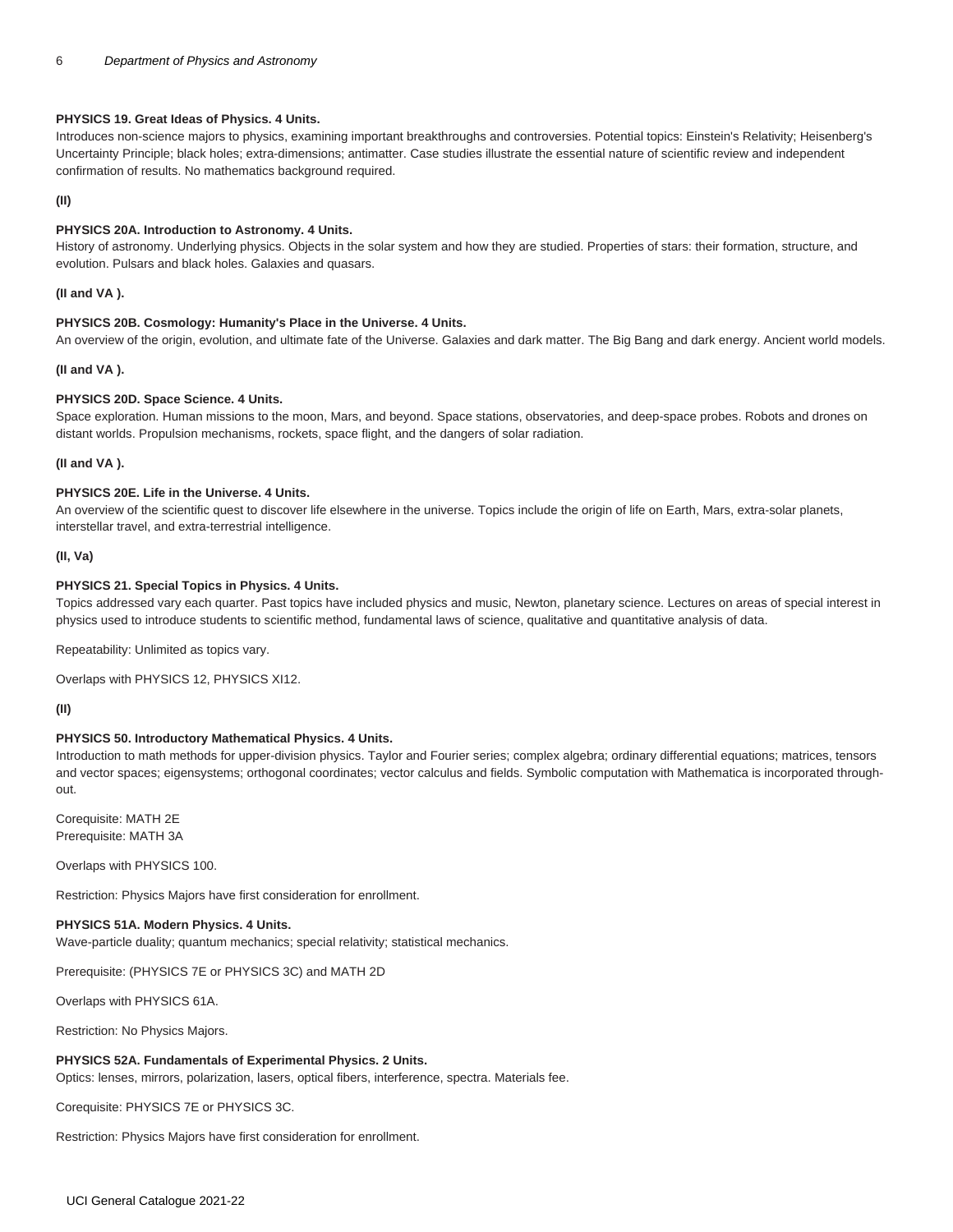# **PHYSICS 52B. Fundamentals of Experimental Physics. 2 Units.**

Circuits: oscilloscope, meters, DC and AC circuits. Materials fee.

Prerequisite: [PHYSICS 7D](/search/?P=PHYSICS%207D) or [PHYSICS 3B](/search/?P=PHYSICS%203B)

Restriction: Physics Majors have first consideration for enrollment.

# **PHYSICS 52C. Fundamentals of Experimental Physics. 2 Units.**

Data analysis: random and systematic errors, curve fitting; nuclear counting; quantum experiments. Error analysis: random and systematic errors, curve fitting, nuclear counting, and quantum experiments. Materials fee.

Prerequisite: [PHYSICS 51A](/search/?P=PHYSICS%2051A) or [PHYSICS 61A](/search/?P=PHYSICS%2061A)

Restriction: Physics Majors have first consideration for enrollment.

## **PHYSICS 53. Introduction to Programming and Numerical Analysis. 4 Units.**

Introduction to structured programming; in-depth training in python. Elementary numerical methods applied to physics problems.

Prerequisite: [MATH 3A](/search/?P=MATH%203A) and [MATH 3D](/search/?P=MATH%203D)

Restriction: Physics Majors have first consideration for enrollment.

## **PHYSICS 60. Thermal Physics. 4 Units.**

Introduction to thermodynamics and systems of many particles. Topics include first and second laws of thermodynamics, ideal gas laws, kinetic theory, heat engines and refrigerators, thermodynamic potentials, phase transitions, dilute solutions, chemical equilibrium, and basic statistical distributions.

Prerequisite: ([PHYSICS 7E](/search/?P=PHYSICS%207E) or [PHYSICS 3C](/search/?P=PHYSICS%203C)) and [MATH 2D](/search/?P=MATH%202D)

Restriction: Physics Majors only.

# **PHYSICS 61A. Modern Physics for Majors. 4 Units.**

Special relativity; Heisenberg Uncertainty Principle and wave-particle duality; the Schrödinger equation.

Prerequisite: ([PHYSICS 7E](/search/?P=PHYSICS%207E) or [PHYSICS 3C](/search/?P=PHYSICS%203C)) and [MATH 2D](/search/?P=MATH%202D)

Overlaps with [PHYSICS 51A](/search/?P=PHYSICS%2051A).

Restriction: Physics Majors only.

# **PHYSICS 61B. Modern Physics for Majors. 4 Units.**

Hydrogen atom; spin and angular momentum; multi-electron atoms and the periodic table; introductions to nuclear physics, particle physics, and cosmology.

Prerequisite: [PHYSICS 61A](/search/?P=PHYSICS%2061A) or [PHYSICS 51A](/search/?P=PHYSICS%2051A)

Restriction: Physics Majors only.

#### **PHYSICS 61C. Introduction to Astrophysics. 4 Units.**

Introduction to fundamental topics in astrophysics, including stellar structure and evolution; stellar remnants; detection and characterization of exoplanets; physics of interstellar gas and star-forming regions.

Prerequisite: [PHYSICS 61A](/search/?P=PHYSICS%2061A) or [PHYSICS 51A](/search/?P=PHYSICS%2051A)

#### **PHYSICS H80. Impact of World War I on Science. 4 Units.**

Introduction to science in 1914 and WWI. Participants in groups of two or three will pick a preferred science; find out what happened to it during and after the war; write reports and present what they learned.

Restriction: Campuswide Honors Collegium students only.

**(II)**

# **PHYSICS H90. The Idiom and Practice of Science. 4 Units.**

A series of fundamental and applied scientific problems of social relevance. Possible topics include Newton's Law, calculus, earthquake physics, and radiation.

Restriction: Campuswide Honors Collegium students only.

**(II, Va)**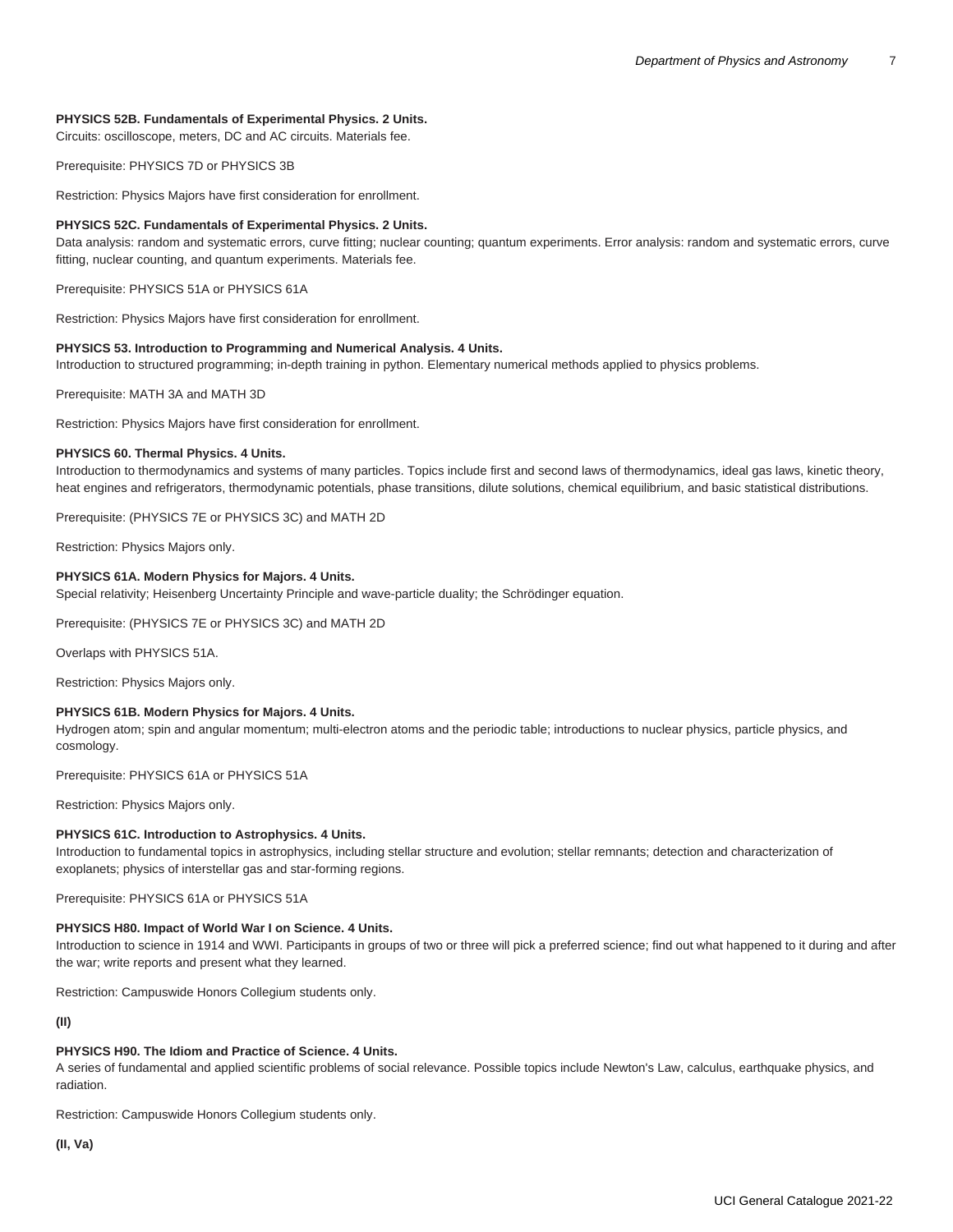# **PHYSICS 99. Current Topics in Physics. 2 Units.**

Designed to introduce undergraduate students to current topics in physics. Focus is discussion of selected readings on current research issues.

Repeatability: Unlimited as topics vary.

#### **PHYSICS 100. Computational Methods. 4 Units.**

Mathematical and numerical analysis using Mathematica and C programming, as applied to problems in physical science.

Corequisite: [MATH 2E](/search/?P=MATH%202E) Prerequisite: [MATH 3A](/search/?P=MATH%203A) or [MATH H3A](/search/?P=MATH%20H3A)

Overlaps with [PHYSICS 50.](/search/?P=PHYSICS%2050)

Concurrent with [PHYSICS 229A](/search/?P=PHYSICS%20229A).

#### **PHYSICS 106W. Advanced Data Acquisition, Analysis, and Scientific Writing. 4 Units.**

Introduces modern practical laboratory techniques for developing data interface devices, acquiring and analyzing data, and writing up results in manuscript format. Experiments include interfacing with instruments through software and hardware development, PID controller, Fourier analysis, and lock-in amplifier.

Prerequisite: [PHYSICS 52B](/search/?P=PHYSICS%2052B) and [PHYSICS 194](/search/?P=PHYSICS%20194)

Concurrent with [PHYSICS 206](/search/?P=PHYSICS%20206) and [CHEM 206.](/search/?P=CHEM%20206)

**(Ib)**

#### **PHYSICS 111A. Classical Mechanics. 4 Units.**

One-dimensional motion and oscillations; three-dimensional motion, non-inertial coordinates, conservation laws, and Lagrangian and Hamiltonian dynamics; rigid body motion and relativity.

Corequisite: [PHYSICS 50](/search/?P=PHYSICS%2050) Prerequisite: ([PHYSICS 7E](/search/?P=PHYSICS%207E) or [PHYSICS 3C](/search/?P=PHYSICS%203C))

#### **PHYSICS 111B. Classical Mechanics. 4 Units.**

One-dimensional motion and oscillations; three-dimensional motion, non-inertial coordinates, conservation laws, and Lagrangian and Hamiltonian dynamics; rigid body motion and relativity.

Prerequisite: [PHYSICS 111A](/search/?P=PHYSICS%20111A)

# **PHYSICS 112A. Electromagnetic Theory. 4 Units.**

Electric, magnetic, and gravitational fields and potentials; electrodynamics; mechanical and electromagnetic waves and radiation.

Prerequisite: ([PHYSICS 7D](/search/?P=PHYSICS%207D) or [PHYSICS 3B](/search/?P=PHYSICS%203B)) and [PHYSICS 50](/search/?P=PHYSICS%2050)

## **PHYSICS 112B. Electromagnetic Theory. 4 Units.**

Electric, magnetic, and gravitational fields and potentials; electrodynamics; mechanical and electromagnetic waves and radiation.

Prerequisite: [PHYSICS 7E](/search/?P=PHYSICS%207E) and [PHYSICS 112A](/search/?P=PHYSICS%20112A)

#### **PHYSICS 113A. Quantum Mechanics. 4 Units.**

The wave function and its interpretation; time independent and time dependent Schrödinger equation; Hilbert space and the uncertainty principle; systems in one to three dimensions; the hydrogen atom, angular momentum and spin.

Prerequisite: ([PHYSICS 51A](/search/?P=PHYSICS%2051A) or [PHYSICS 61A\)](/search/?P=PHYSICS%2061A) and [PHYSICS 50](/search/?P=PHYSICS%2050)

#### **PHYSICS 113B. Quantum Mechanics. 4 Units.**

Identical particles in quantum systems; atoms and the periodic table; theories of solids; time-independent perturbation theory; fine structure of hydrogen, the Zeeman effect and hyperfine structure; the variational principle; the WKB approximation and tunneling.

Prerequisite: [PHYSICS 111B](/search/?P=PHYSICS%20111B) and [PHYSICS 112B](/search/?P=PHYSICS%20112B) and [PHYSICS 113A](/search/?P=PHYSICS%20113A)

# **PHYSICS 113C. Quantum Mechanics. 4 Units.**

Symmetries and conservation laws in quantum mechanics; degeneracy; quantum dynamics and selection rules; scattering theory; time-dependent perturbation theory; emission and absorption of radiation; Fermi's golden rule; selected contemporary topics.

Prerequisite: [PHYSICS 111B](/search/?P=PHYSICS%20111B) and [PHYSICS 112B](/search/?P=PHYSICS%20112B) and [PHYSICS 113B](/search/?P=PHYSICS%20113B)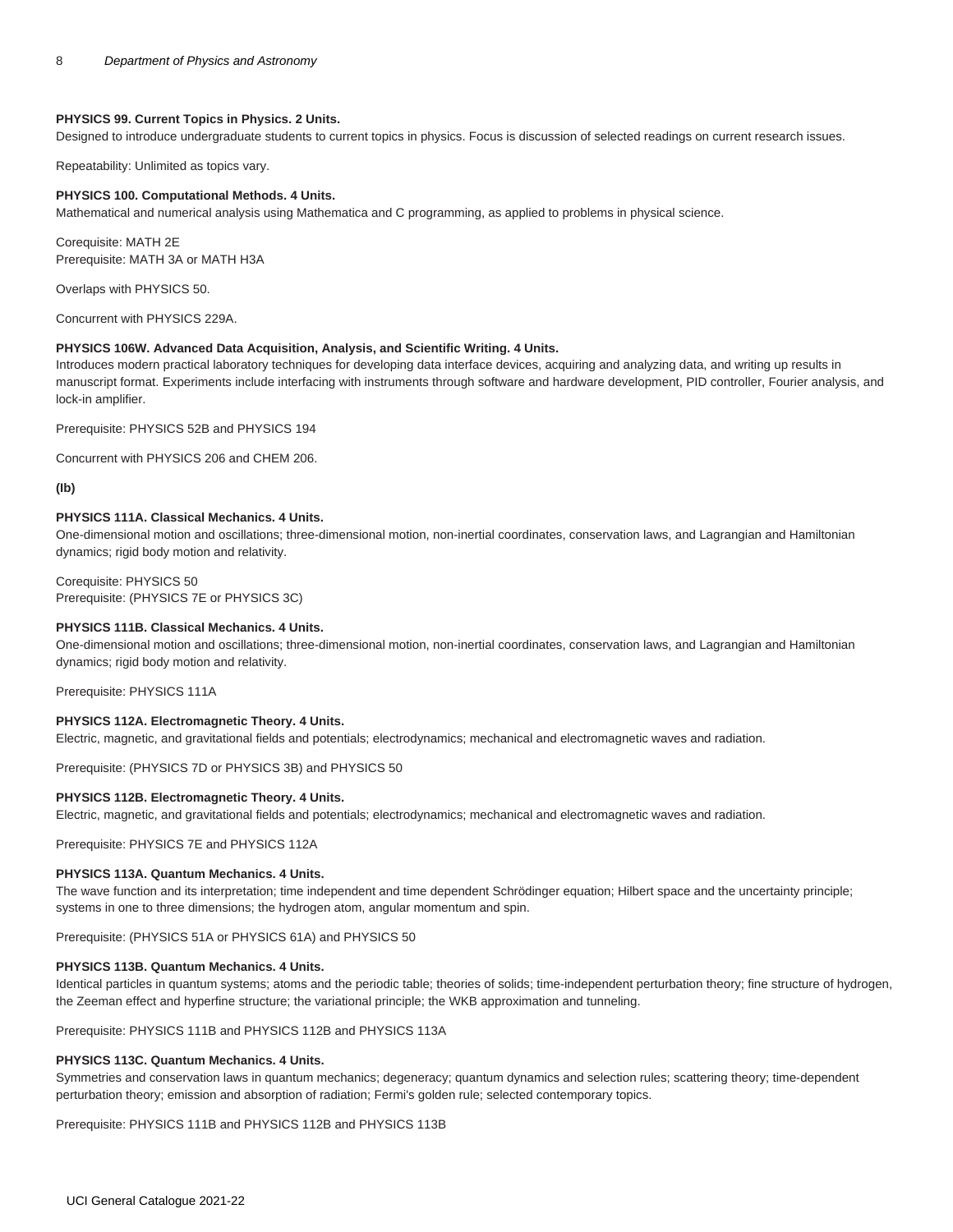# **PHYSICS 115A. Statistical Physics. 4 Units.**

Microscopic theory of temperature, heat, and entropy; kinetic theory; multicomponent systems; quantum statistics.

Prerequisite: [PHYSICS 50](/search/?P=PHYSICS%2050) and ([PHYSICS 60](/search/?P=PHYSICS%2060) or [CHEM 1C](/search/?P=CHEM%201C) or [ENGRMAE 91\)](/search/?P=ENGRMAE%2091)

#### **PHYSICS 116. Relativity and Black Holes. 4 Units.**

Introduces students to both special and general relativity; includes the formalism of four-vectors, equivalence principle, curved space-time, and modern issues with black holes.

Prerequisite: [PHYSICS 50](/search/?P=PHYSICS%2050) and [PHYSICS 111A](/search/?P=PHYSICS%20111A)

#### **PHYSICS 120. Electronics for Scientists. 4 Units.**

Applications of modern semiconductor devices to physical instrumentation. Characteristics of semiconductor devices, integrated circuits, analog and digital circuits. Materials fee.

Prerequisite: [PHYSICS 52B](/search/?P=PHYSICS%2052B)

Concurrent with [PHYSICS 220.](/search/?P=PHYSICS%20220)

# **PHYSICS 121W. Advanced Laboratory. 4 Units.**

Experiments in atomic, condensed matter, nuclear, particle, and plasma physics. Introduction to instrumentation and a first experience in the research laboratory.

Prerequisite: (PHYSICS 51B or [PHYSICS 61B](/search/?P=PHYSICS%2061B) or [PHYSICS 61C](/search/?P=PHYSICS%2061C)) and [\(PHYSICS 52C](/search/?P=PHYSICS%2052C) or [PHYSICS 193](/search/?P=PHYSICS%20193)) and ([PHYSICS 194](/search/?P=PHYSICS%20194) or [EDUC 143BW\)](/search/?P=EDUC%20143BW)

Repeatability: May be taken for credit 3 times.

Restriction: Physics Majors only.

# **(Ib)**

# **PHYSICS 125A. Mathematical Physics. 4 Units.**

Complex variables; Legendre and Bessel functions; complete sets of orthogonal functions; partial differential equations; integral equations; calculus of variations; coordinate transformations; special functions and series.

Prerequisite: [PHYSICS 50](/search/?P=PHYSICS%2050) and [MATH 3D](/search/?P=MATH%203D)

#### **PHYSICS 125B. Mathematical Physics. 4 Units.**

Complex variables; Legendre and Bessel functions; complete sets of orthogonal functions; partial differential equations; integral equations; calculus of variations; coordinate transformations; special functions and series.

Prerequisite: [PHYSICS 125A](/search/?P=PHYSICS%20125A) and [PHYSICS 113A](/search/?P=PHYSICS%20113A)

# **PHYSICS 133. Introduction to Condensed Matter Physics. 4 Units.**

Phenomena of solids and their interpretation in terms of quantum theory.

Prerequisite: [PHYSICS 113B](/search/?P=PHYSICS%20113B) and [PHYSICS 115A](/search/?P=PHYSICS%20115A)

#### **PHYSICS 134A. Physical and Geometrical Optics. 4 Units.**

Focuses on the practical aspects of optics and optical engineering, starting at the fundamentals. Topics include geometrical optics, ray tracing, polarization optics, interferometers, and diffractive optics.

Corequisite: [PHYSICS 112B](/search/?P=PHYSICS%20112B) Prerequisite: [PHYSICS 112A](/search/?P=PHYSICS%20112A)

Concurrent with CBEMS 242A and CHEM 242A.

#### **PHYSICS 135. Plasma Physics. 4 Units.**

Basic concepts, orbits, kinetic and fluid equations, Coulomb collisions, fluctuations, scattering, radiation.

Prerequisite: [PHYSICS 112B](/search/?P=PHYSICS%20112B)

Concurrent with [PHYSICS 239A](/search/?P=PHYSICS%20239A).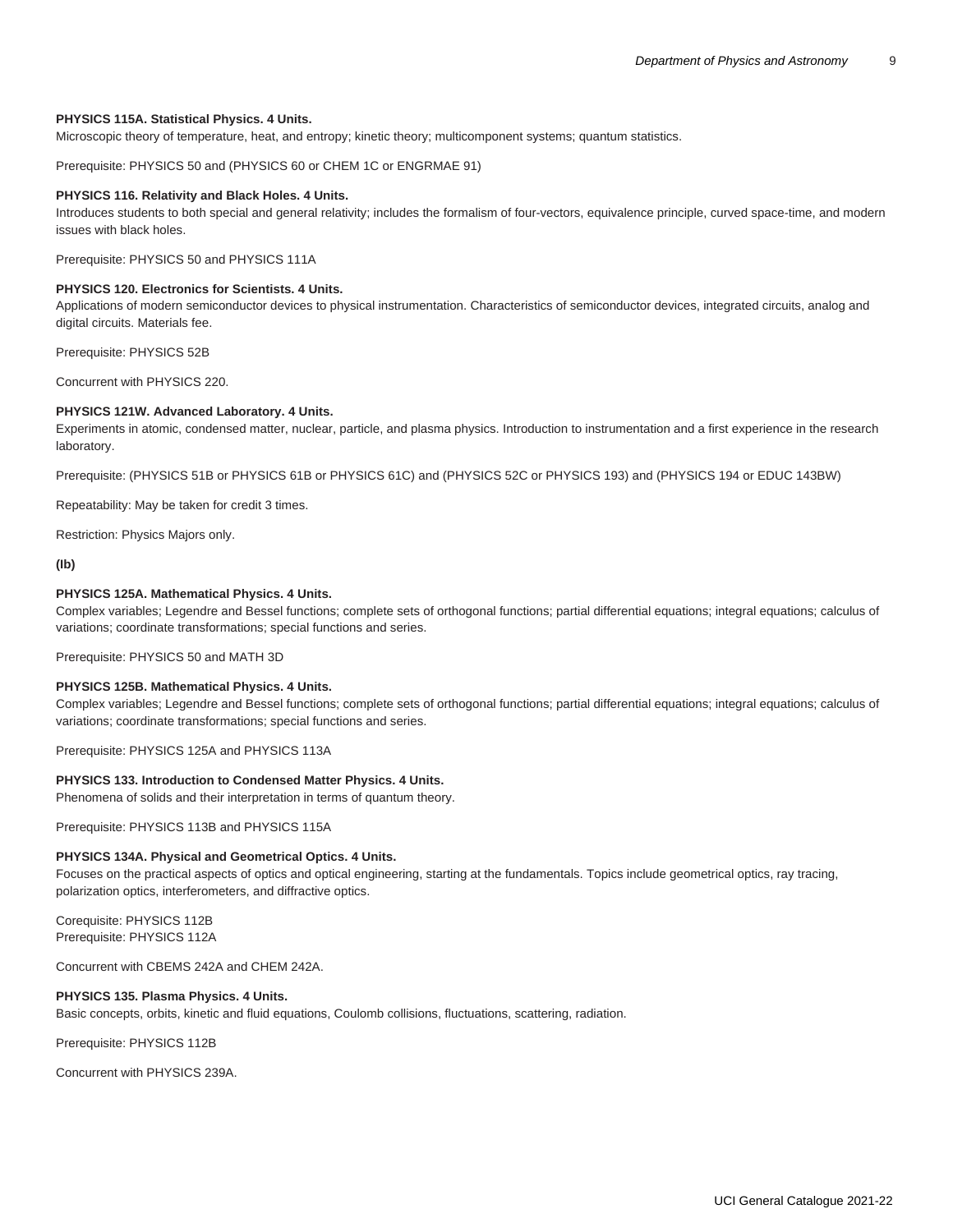# **PHYSICS 136. Introduction to Particle Physics. 4 Units.**

Experimental techniques and theoretical concepts of high-energy phenomena: accelerators and detectors; classification of particles and interactions; particle properties; symmetries and mass multiplets; production and decay mechanisms.

#### Prerequisite: [PHYSICS 113B](/search/?P=PHYSICS%20113B)

#### **PHYSICS 137. Introduction to Cosmology. 4 Units.**

Solution of the differential equations governing the expansion of the Universe. Observational determinations of the parameters governing the expansion. Big Bang inflation, primordial nucleosynthesis, and cosmic microwave background. Dark matter, dark energy, and large-scale structure of the Universe.

Prerequisite or corequisite: [PHYSICS 111A](/search/?P=PHYSICS%20111A)

# **PHYSICS 138. Astrophysics of Galaxies. 4 Units.**

Introduction to the solar neighborhood, Milky Way, and other galaxies. Interstellar medium. Star formation. Stellar populations. Evolution of spiral, elliptical, and irregular galaxies. Supermassive black holes, quasars, and active galaxies. Galaxies as probes of the expansion rate of the Universe.

Prerequisite: [PHYSICS 111A](/search/?P=PHYSICS%20111A) and [PHYSICS 61C](/search/?P=PHYSICS%2061C)

#### **PHYSICS 139. Observational Astrophysics. 4 Units.**

Telescopes and astronomical observations, imaging with CCD detectors and image processing techniques. Photometry and spectroscopy of stars, galaxies, and quasars. Advanced imaging techniques such as deconvolution, adaptive optics, and interferometry.

#### Corequisite: [PHYSICS 194](/search/?P=PHYSICS%20194)

Prerequisite: [PHYSICS 52A](/search/?P=PHYSICS%2052A) and [PHYSICS 52B](/search/?P=PHYSICS%2052B) and [PHYSICS 52C](/search/?P=PHYSICS%2052C) and [\(PHYSICS 53](/search/?P=PHYSICS%2053) or [I&C SCI 45C](/search/?P=I%26C%20SCI%2045C) or [EECS 12](/search/?P=EECS%2012))

# **PHYSICS 144. Stellar Astrophysics. 4 Units.**

Stars: their structure and evolution; physical state of the interior; the Hertzprung- Russell diagram, stellar classification, and physical principles responsible for the classification; star formation; nuclear burning; giant and dwarf stars; neutron stars and black holes.

Prerequisite: ([PHYSICS 51A](/search/?P=PHYSICS%2051A) or [PHYSICS 61A\)](/search/?P=PHYSICS%2061A) and [PHYSICS 111A](/search/?P=PHYSICS%20111A) and [PHYSICS 112A](/search/?P=PHYSICS%20112A)

#### **PHYSICS 145. High-Energy Astrophysics. 4 Units.**

Production of radiation by high-energy particles, white dwarfs, neutron stars, and black holes. Evolution of galactic nuclei, radio galaxies, quasars, and pulsars. Cosmic rays and the cosmic background radiation.

Prerequisite: ([PHYSICS 51A](/search/?P=PHYSICS%2051A) or [PHYSICS 61A\)](/search/?P=PHYSICS%2061A) and [PHYSICS 111A](/search/?P=PHYSICS%20111A) and [PHYSICS 112A](/search/?P=PHYSICS%20112A)

#### **PHYSICS 146A. Biophysics of Molecules and Molecular Machines. 4 Units.**

Physical concepts and experimental and computational techniques used to study the structure and function of biological molecules and molecular machines with examples from enzyme action, protein folding, molecular motors, photobiology, chemotaxis, and vision.

Prerequisite: [PHYSICS 115A](/search/?P=PHYSICS%20115A)

Concurrent with [PHYSICS 230A](/search/?P=PHYSICS%20230A).

# **PHYSICS 146B. Biophysics of Molecules and Molecular Machines. 4 Units.**

Physical concepts and experimental and computational techniques used to study the structure and function of biological molecules and molecular machines with examples from enzyme action, protein folding, molecular motors, photobiology, chemotaxis, and vision.

Prerequisite: [PHYSICS 115A](/search/?P=PHYSICS%20115A)

Concurrent with [PHYSICS 230B](/search/?P=PHYSICS%20230B).

#### **PHYSICS 147B. Techniques in Medical Imaging I: X-ray, Nuclear, and NMR Imaging. 4 Units.**

Ionizing radiation, planar and tomographic radiographic and nuclear imaging, magnetism, NMR, MRI imaging.

Prerequisite: PHYSICS 147A

Concurrent with PHYSICS 233B and EECS 202B.

# **PHYSICS 147C. Techniques in Medical Imaging II: Ultrasound, Electrophysiological, Optical. 4 Units.**

Sound and ultrasound, ultrasonic imaging, physiological electromagnetism, EEG, MEG, ECG, MCG, optical properties of tissues, fluorescence and bioluminescence, MR impedance imaging, MR spectroscopy, electron spin resonance and ESR imaging.

Prerequisite: [PHYSICS 147B](/search/?P=PHYSICS%20147B)

Concurrent with PHYSICS 233C and EECS 202C.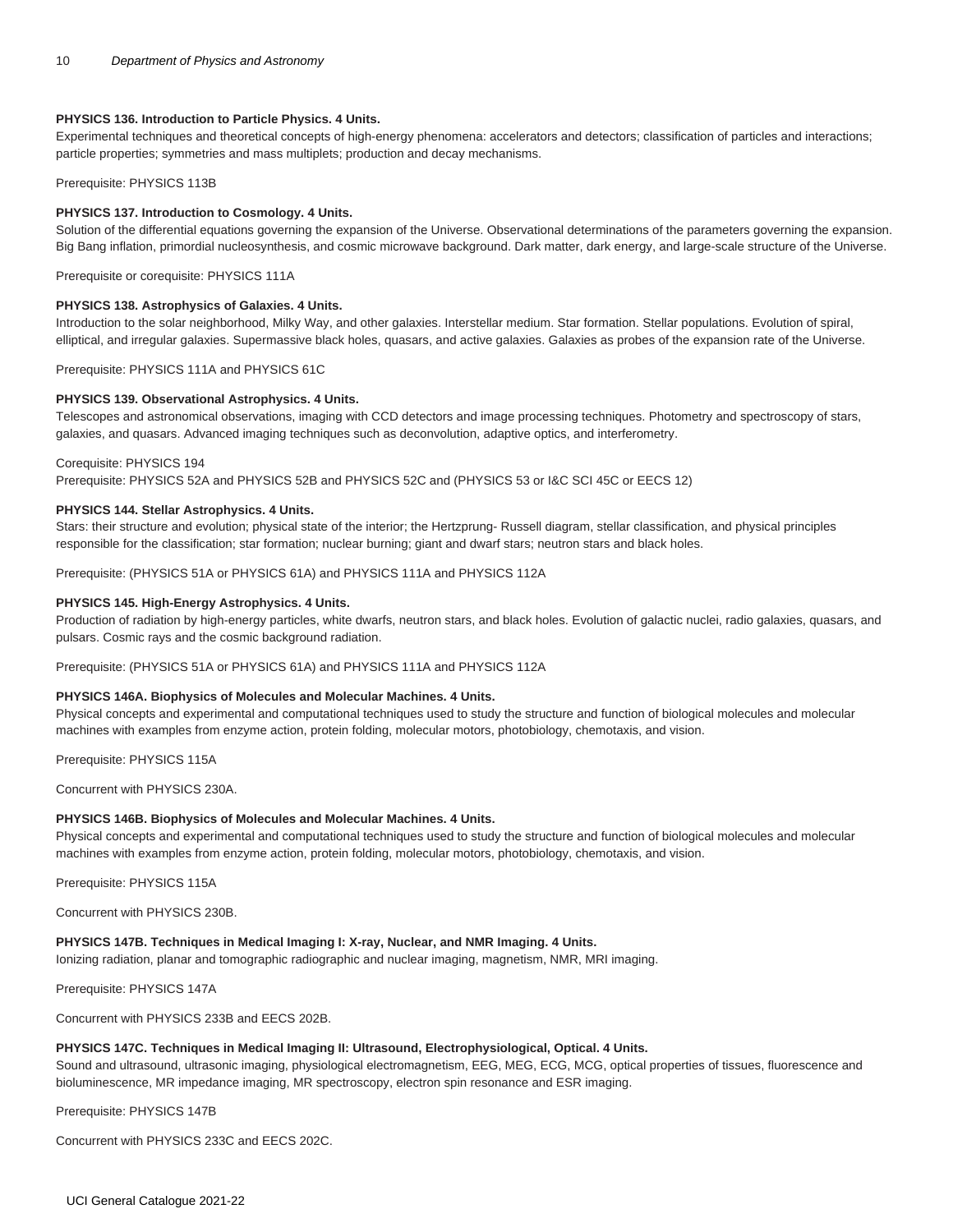# **PHYSICS 150. Special Topics in Physics and Astronomy. 4 Units.**

Current topics in physics. Includes topics from nano-science, biological sciences, astrophysics, and the common use of estimation across subdisciplines within physics.

Repeatability: Unlimited as topics vary.

#### **PHYSICS 191. Field Experience in Physics Education. 1-4 Units.**

Students develop and perform physics assemblies at neighboring public schools.

Prerequisite: [PHYSICS 7C](/search/?P=PHYSICS%207C) and [PHYSICS 7D](/search/?P=PHYSICS%207D) and [PHYSICS 7E](/search/?P=PHYSICS%207E)

Grading Option: Pass/no pass only.

Repeatability: May be taken for credit for 8 units.

#### **PHYSICS 192. Tutoring in Physics. 1-2 Units.**

Formalizes the already existing free tutoring for the lower-division physics courses that is provided by the Society of Physics Students (SPS). Includes instructions on tutoring techniques.

Prerequisite: [PHYSICS 7E](/search/?P=PHYSICS%207E)

Grading Option: Pass/no pass only.

Repeatability: May be taken for credit for 12 units.

Restriction: Society of Physics Students (SPS) tutoring program students only.

#### **PHYSICS 193. Research Methods. 4 Units.**

Explores tools of inquiry for developing and implementing science research projects. Students undertake independent projects requiring data collection, analysis, and modeling, and the organization and presentation of results. Additional topics include ethical issues and role of scientific literature.

Prerequisite: [BIO SCI 14](/search/?P=BIO%20SCI%2014) or [PHY SCI 5](/search/?P=PHY%20SCI%205)

Same as [BIO SCI 108,](/search/?P=BIO%20SCI%20108) [CHEM 193](/search/?P=CHEM%20193).

#### **PHYSICS 194. Research Communication for Physics Majors. 2 Units.**

Students learn the fundamentals of communicating about research. Topics include preparing abstracts, proposals, and literature reviews. Provides preparation for presentation of independent research projects in PHYSICS 121 and PHYSICS 196.

Prerequisite: [PHYSICS 61A](/search/?P=PHYSICS%2061A) or [PHYSICS 51A.](/search/?P=PHYSICS%2051A) Satisfactory completion of the Lower-Division Writing requirement.

Restriction: Physics Majors only.

#### **PHYSICS 195. Undergraduate Research. 4 Units.**

Independent research under the guidance of a Physics faculty member.

Grading Option: Pass/no pass only.

Repeatability: May be repeated for credit unlimited times.

Restriction: Juniors only. Physics Majors only.

#### **PHYSICS 196A. Thesis in Physics I. 2 Units.**

Independent research for seniors conducted under the guidance of a faculty member. Students' research results are discussed in oral presentations, and a written proposal, progress report, and thesis are submitted.

Corequisite: [PHYSICS 194](/search/?P=PHYSICS%20194)

Overlaps with [PHYSICS H196A](/search/?P=PHYSICS%20H196A).

Restriction: Physics Majors only.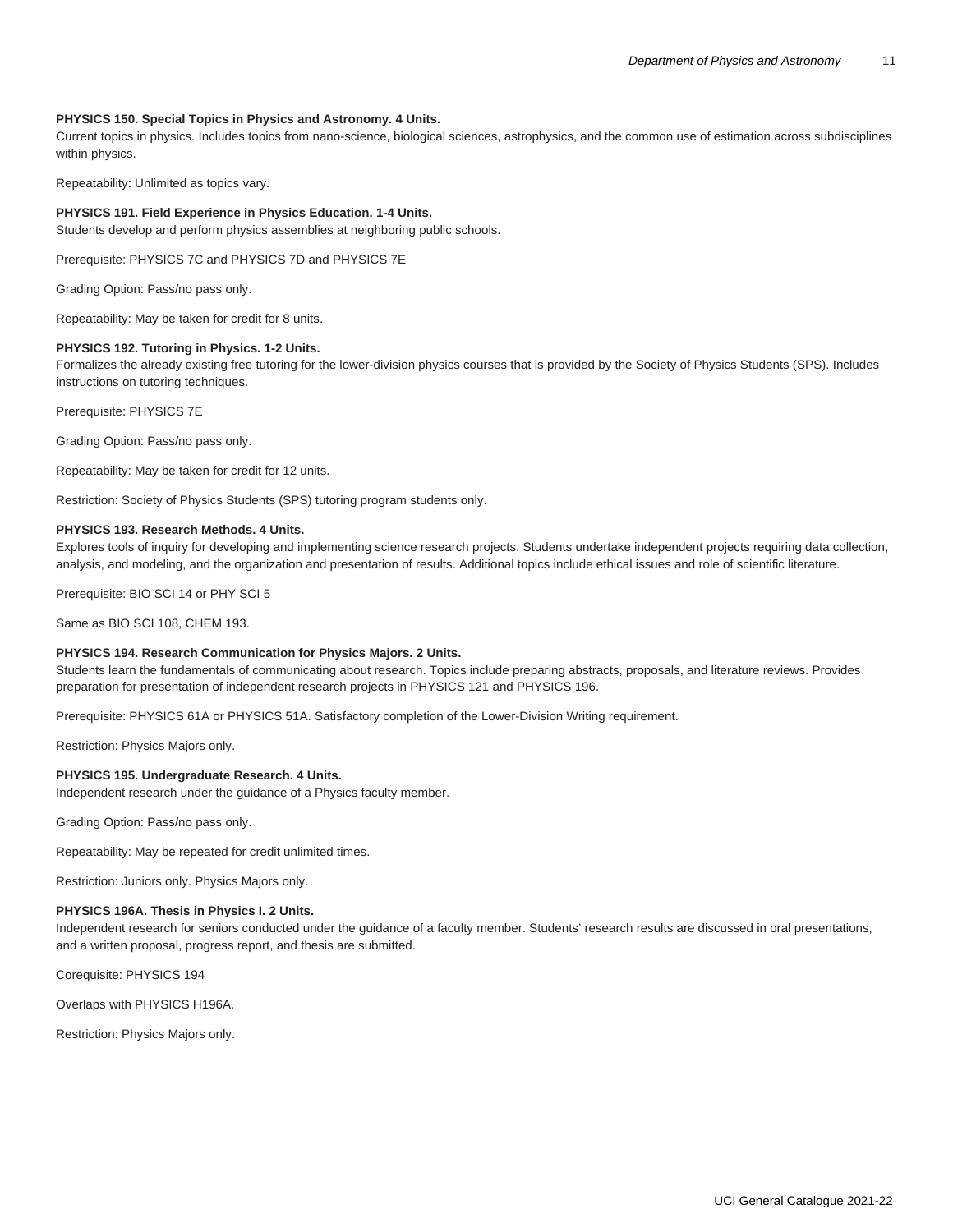#### **PHYSICS 196B. Thesis in Physics II. 4 Units.**

Independent research for seniors conducted under the guidance of a faculty member. Students' research results are discussed in oral presentations, and a written proposal, progress report, and thesis are submitted.

Prerequisite: [PHYSICS 196A](/search/?P=PHYSICS%20196A)

Overlaps with [PHYSICS H196B](/search/?P=PHYSICS%20H196B).

Restriction: Physics Majors only.

# **PHYSICS 196C. Thesis in Physics III. 4 Units.**

Independent research for seniors conducted under the guidance of a faculty member. Students' research results are discussed in oral presentations, and a written proposal, progress report, and thesis are submitted.

Prerequisite: [PHYSICS 196B](/search/?P=PHYSICS%20196B)

Overlaps with [PHYSICS H196C.](/search/?P=PHYSICS%20H196C)

Restriction: Physics Majors only.

# **PHYSICS H196A. Honors Thesis in Physics I. 2 Units.**

Independent research for seniors conducted under the guidance of a faculty member. Students' research results are discussed in oral presentations, and a written proposal, progress report, and thesis are submitted.

Corequisite: [PHYSICS 194](/search/?P=PHYSICS%20194)

Overlaps with [PHYSICS 196A.](/search/?P=PHYSICS%20196A)

Restriction: Physics Majors only. Campuswide Honors Collegium students only. Honors Program in Physics students only.

## **PHYSICS H196B. Honors Thesis in Physics II. 4 Units.**

Independent research for seniors conducted under the guidance of a faculty member. Students' research results are discussed in oral presentations, and a written proposal, progress report, and thesis are submitted.

Prerequisite: [PHYSICS H196A](/search/?P=PHYSICS%20H196A)

Overlaps with [PHYSICS 196B.](/search/?P=PHYSICS%20196B)

Restriction: Physics Majors only. Campuswide Honors Collegium students only. Honors Program in Physics students only.

# **PHYSICS H196C. Honors Thesis in Physics III. 4 Units.**

Independent research for seniors conducted under the guidance of a faculty member. Students' research results are discussed in oral presentations, and a written proposal, progress report, and thesis are submitted.

Prerequisite: [PHYSICS H196B](/search/?P=PHYSICS%20H196B)

Overlaps with [PHYSICS 196C](/search/?P=PHYSICS%20196C).

Restriction: Physics Majors only. Campuswide Honors Collegium students only. Honors Program in Physics students only.

# **PHYSICS 199. Readings on Special Topics. 1-4 Units.**

Readings in selected areas of Physics. Topics addressed vary each quarter.

Grading Option: Pass/no pass only.

Repeatability: May be repeated for credit unlimited times.

# **PHYSICS 206. Advanced Data Acquisition and Analysis. 4-6 Units.**

Introduces students to a variety of practical laboratory techniques, including lock-in, boxcar, coincidence counting, noise filtering, PID control, properties of common transducers, computer interfacing to instruments, vacuum technology, laboratory safety, basic mechanical design, and shop skills. Materials fee.

Same as [CHEM 206.](/search/?P=CHEM%20206)

Concurrent with PHYSICS 106.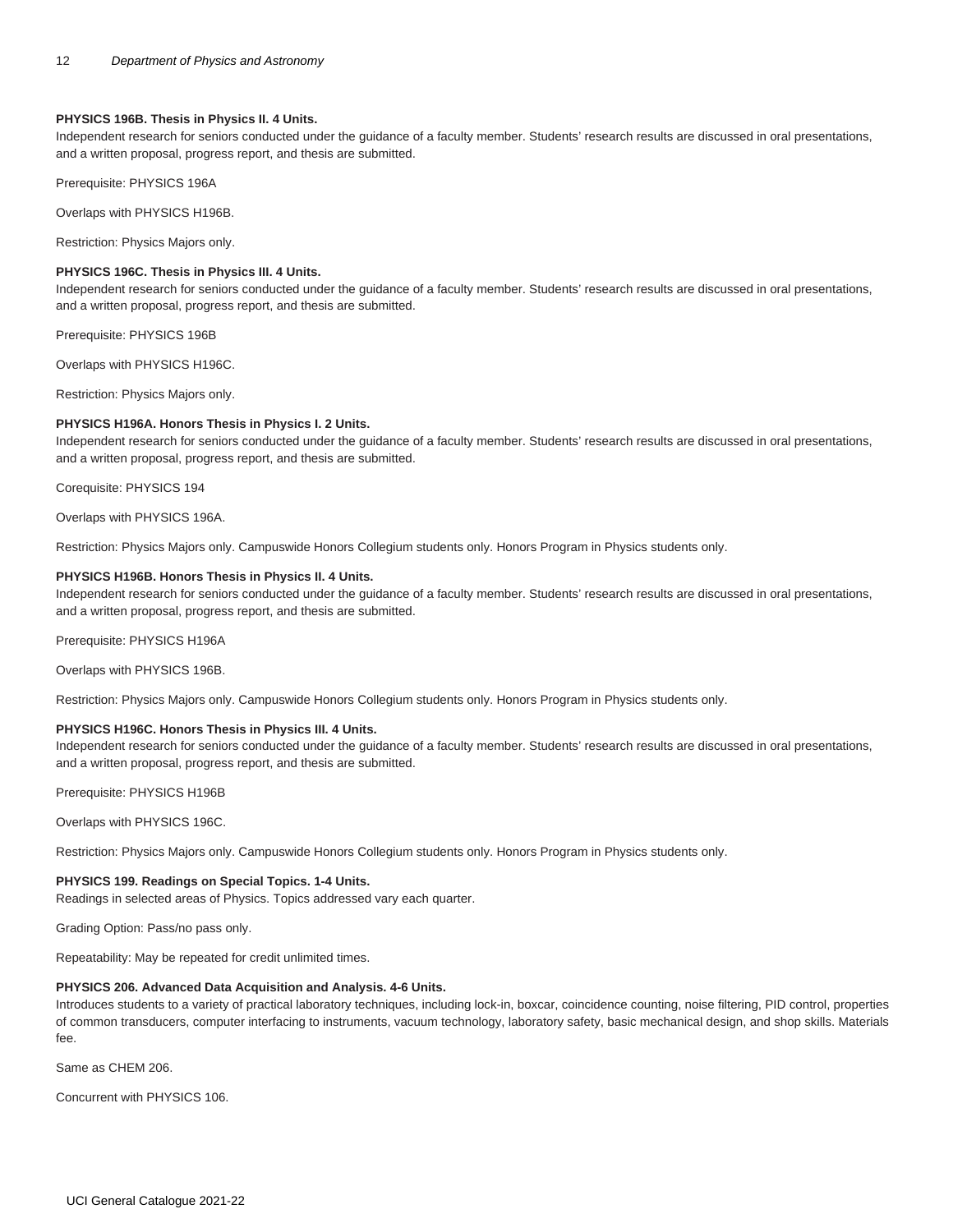#### **PHYSICS 207. Applied Physical Chemistry. 4 Units.**

Introduction to fundamental concepts in molecular structure and reactivity: theory of bonding, valence and molecular orbitals; structure and reactivity in inorganic chemistry; elements in molecular group theory; nomenclature in organic chemistry; and survey of macromolecules.

Same as [CHEM 207.](/search/?P=CHEM%20207)

# **PHYSICS 208. Math Methods. 4 Units.**

Applications of mathematics to physical and chemical problems. Calculus of special functions, complex variables and vectors; linear vector spaces and eigenvalue problems. Differential equations.

Same as [CHEM 208.](/search/?P=CHEM%20208)

# **PHYSICS 211. Classical Mechanics. 4 Units.**

Variational principles, Lagrange's equations; applications to two body problems, small oscillation theory, and other phenomena. Hamilton's equations. Hamilton-Jacobi theory. Canonical transformations.

Restriction: Graduate students only.

#### **PHYSICS 212A. Mathematical Physics. 4 Units.**

Complex variables and integration; ordinary and partial differential equations; the eigenvalue problem.

Restriction: Graduate students only.

# **PHYSICS 213A. Electromagnetic Theory. 4 Units.**

Electrostatics; magnetostatics; relativity; classical electron theory; fields in vacuum and matter; retardation; radiation and absorption; dispersion; propagation of light; diffraction; geometric optics; theories of the electric and magnetic properties of materials; scattering.

# **PHYSICS 213B. Electromagnetic Theory. 4 Units.**

Electrostatics; magnetostatics; relativity; classical electron theory; fields in vacuum and matter; retardation; radiation and absorption; dispersion; propagation of light; diffraction; geometric optics; theories of the electric and magnetic properties of materials; scattering.

Prerequisite: [PHYSICS 213A](/search/?P=PHYSICS%20213A)

# **PHYSICS 214A. Statistical Physics. 4 Units.**

Maxwell-Boltzmann, Bose-Einstein, Fermi-Dirac statistics; ideal and imperfect gases; thermodynamic properties of solids; transport theory.

Restriction: Graduate students only.

#### **PHYSICS 214C. Many Body Theory. 4 Units.**

Application of field theory methods, perturbative and non-perturbative, to many particle systems; second quantization, Feynman diagrams, linear response theory, and functional integral methods applied to the ground state and at finite temperature.

Prerequisite: [PHYSICS 214A](/search/?P=PHYSICS%20214A) and [PHYSICS 215A](/search/?P=PHYSICS%20215A) and [PHYSICS 215B](/search/?P=PHYSICS%20215B)

Restriction: Graduate students only.

#### **PHYSICS 215A. Quantum Mechanics. 4 Units.**

Foundations; Dirac notation; basic operators and their eigenstates; perturbation theory; spin.

Restriction: Graduate students only.

# **PHYSICS 215B. Quantum Mechanics. 4 Units.**

Atomic physics; scattering theory, formal collision theory; semi-classical radiation theory; many body systems.

Prerequisite: [PHYSICS 215A](/search/?P=PHYSICS%20215A)

Restriction: Graduate students only.

#### **PHYSICS 220. Electronics for Scientists. 4 Units.**

Applications of modern semiconductor devices to physical instrumentation. Characteristics of semiconductor devices, integrated circuits, analog and digital circuits.

Restriction: Graduate students only.

Concurrent with [PHYSICS 120.](/search/?P=PHYSICS%20120)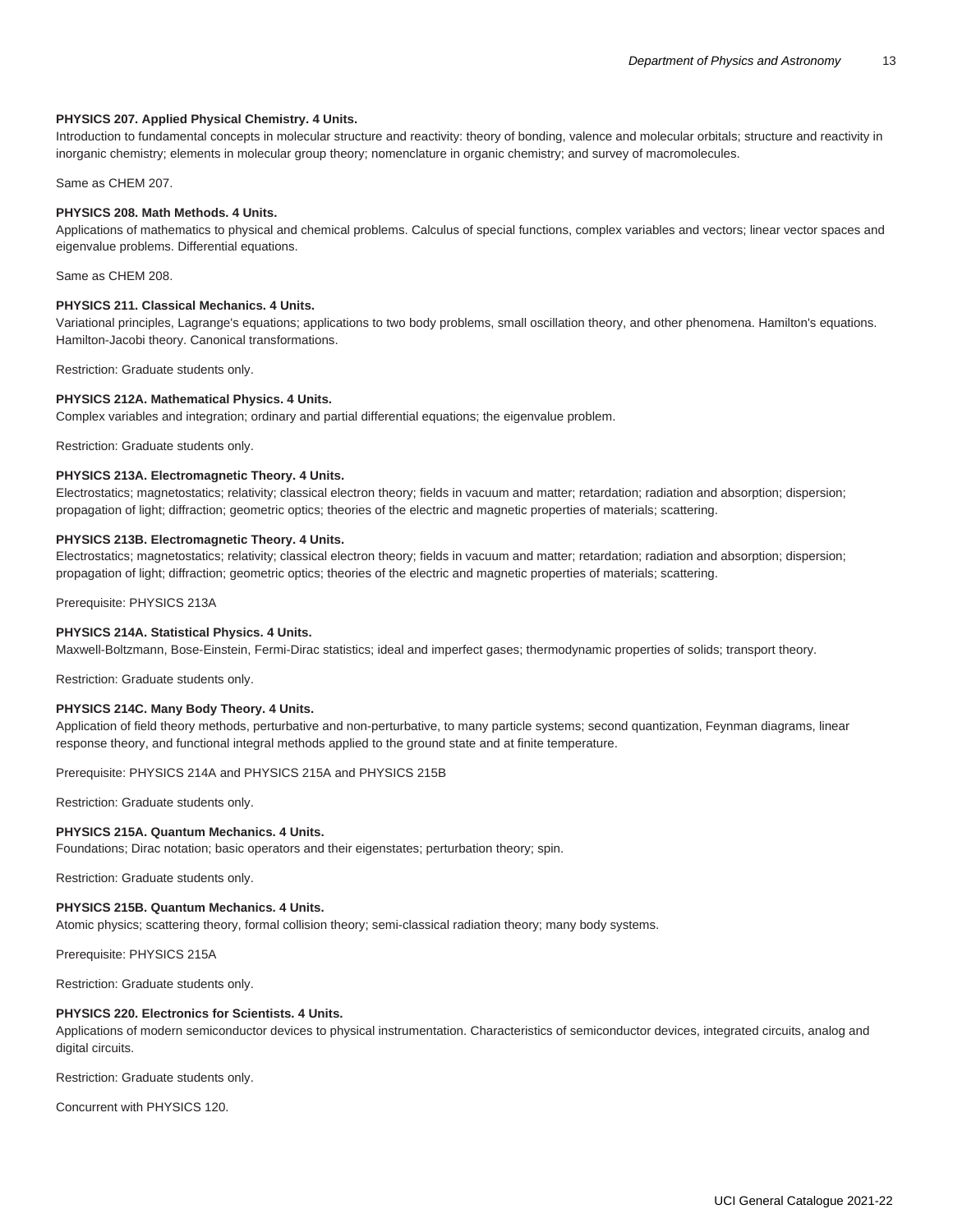# **PHYSICS 222. Continuum Mechanics. 4 Units.**

Introduction to the continuum limit and stress and strain tensors. Hydrodynamics of perfect fluids; two-dimensional problems, motion of incompressible viscous fluids, Navier Stokes equations. Basic elasticity theory. Description of viscoelastic materials. Introduction to nonlinear behavior instabilities.

#### **PHYSICS 223. Machine Learning and Statistics. 4 Units.**

Theory and practice of machine learning and statistics for physics and astronomy. Topics include: clustering, dimensionality reduction, Bayesian statistics, Markovchains, variational inference, supervised and unsupervised learning, neural networks and modern deep learning architectures. Familiarity with python numerical programing assumed.

Restriction: Graduate students only.

# **PHYSICS 228. Electromagnetism. 4 Units.**

Maxwell's equations, electrodynamics, electromagnetic waves and radiation, wave propagation in media, interference and quantum optics, coherent and incoherent radiation, with practical applications in interferometry, lasers, waveguides, and optical instrumentation.

Same as [CHEM 228.](/search/?P=CHEM%20228)

# **PHYSICS 229A. Computational Methods. 4 Units.**

Mathematical and numerical analysis using Mathematica and C programming, as applied to problems in physical science.

Same as [CHEM 229A](/search/?P=CHEM%20229A).

Concurrent with [PHYSICS 100.](/search/?P=PHYSICS%20100)

# **PHYSICS 230A. Biophysics of Molecules and Molecular Machines. 4 Units.**

Physical concepts and experimental and computational techniques used to study the structure and function of biological molecules and molecular machines with examples from enzyme action, protein folding, molecular motors, photobiology, chemotaxis, and vision.

Concurrent with [PHYSICS 146A](/search/?P=PHYSICS%20146A).

## **PHYSICS 230B. Biophysics of Molecules and Molecular Machines. 4 Units.**

Physical concepts and experimental and computational techniques used to study the structure and function of biological molecules and molecular machines with examples from enzyme action, protein folding, molecular motors, photobiology, chemotaxis, and vision.

Concurrent with [PHYSICS 146B](/search/?P=PHYSICS%20146B).

# **PHYSICS 234A. Elementary Particle Physics. 4 Units.**

Overview of Standard Model theory and phenomenology. Electromagnetic, strong and weak forces, quark model, interactions with matter, particle detectors and accelerators.

Prerequisite: [PHYSICS 215B](/search/?P=PHYSICS%20215B)

#### **PHYSICS 234B. Advanced Elementary Particle Physics. 4 Units.**

SU(3)xSU(2)xU(1) model of strong, weak, and electromagnetic interactions. K-meson system and CP violation, neutrino masses and mixing, grandunified theories, supersymmetry, introduction to cosmology and its connection to particle physics.

Prerequisite: [PHYSICS 234A](/search/?P=PHYSICS%20234A) and [PHYSICS 235A](/search/?P=PHYSICS%20235A)

#### **PHYSICS 234C. Advanced Elementary Particle Physics. 4 Units.**

SU(3)xSU(2)xU(1) model of strong, weak, and electromagnetic interactions. K-meson system and CP violation, neutrino masses and mixing, grandunified theories, supersymmetry, introduction to cosmology and its connection to particle physics.

Prerequisite: [PHYSICS 234A](/search/?P=PHYSICS%20234A) and [PHYSICS 235A](/search/?P=PHYSICS%20235A)

#### **PHYSICS 235A. Quantum Field Theory. 4 Units.**

Canonical quantization, scalar field theory, Feynman diagrams, tree-level quantum electrodynamics.

Prerequisite: [PHYSICS 215B](/search/?P=PHYSICS%20215B)

Restriction: Graduate students only.

# **PHYSICS 235B. Advanced Quantum Field Theory. 4 Units.**

Pathintegral techniques, loop diagrams, regularization and renormalization, anomalies.

Prerequisite: [PHYSICS 235A](/search/?P=PHYSICS%20235A)

Restriction: Graduate students only.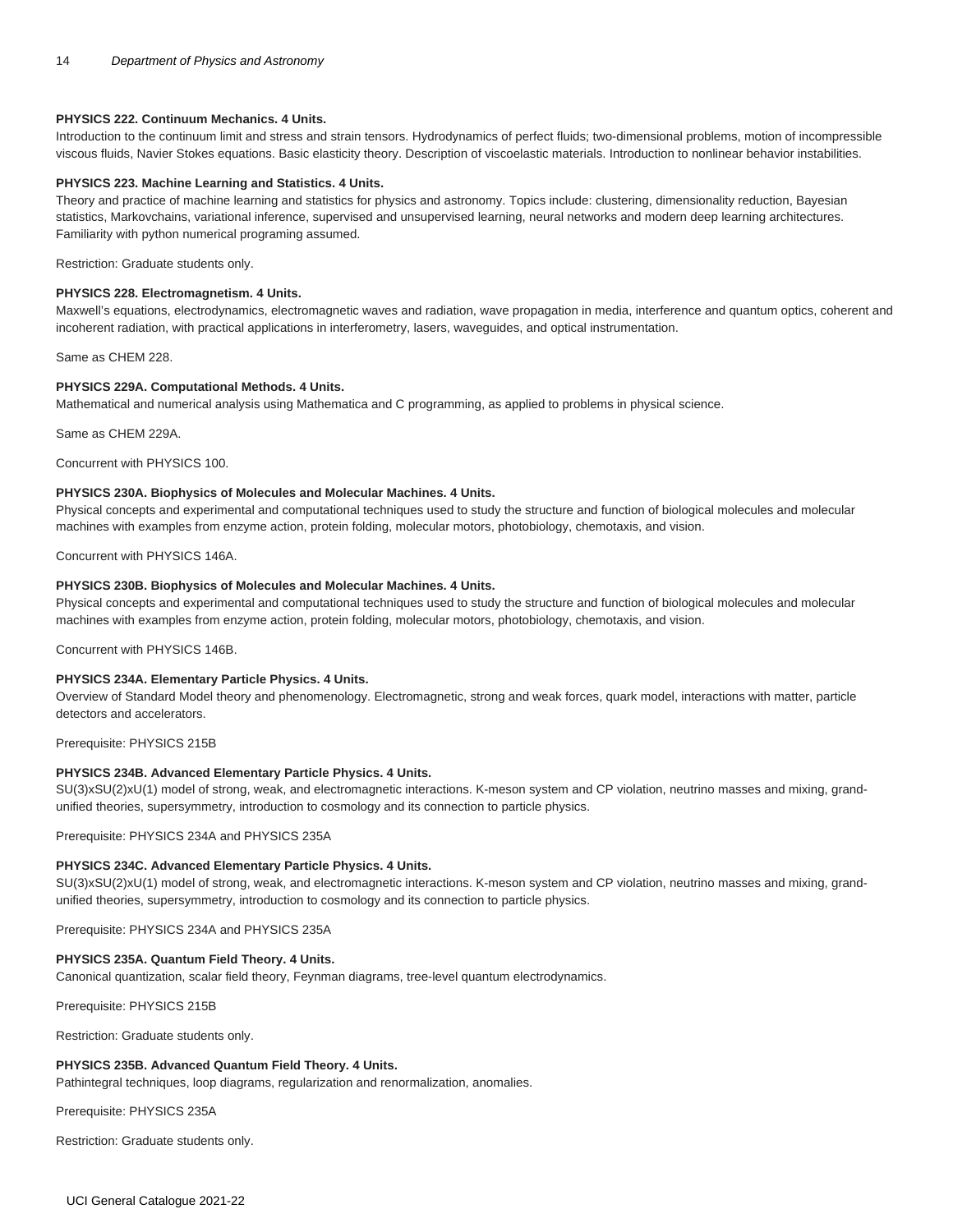## **PHYSICS 238A. Condensed Matter Physics. 4 Units.**

Bonding in solids; crystal symmetry and group theory, elastic properties of crystals; lattice vibrations, interaction of radiation with matter; cohesion of solids; the electron gas; electron energy bands in solids; ferromagnetism; transport theory; semiconductors and superconductors; many-body perturbation theory.

Prerequisite: [PHYSICS 133](/search/?P=PHYSICS%20133) and [\(PHYSICS 214A](/search/?P=PHYSICS%20214A) or [CHEM 232A](/search/?P=CHEM%20232A)) and [\(PHYSICS 215B](/search/?P=PHYSICS%20215B) or [CHEM 231B](/search/?P=CHEM%20231B))

#### **PHYSICS 238B. Condensed Matter Physics. 4 Units.**

Bonding in solids; crystal symmetry and group theory, elastic properties of crystals; lattice vibrations, interaction of radiation with matter; cohesion of solids; the electron gas; electron energy bands in solids; ferromagnetism; transport theory; semiconductors and superconductors; many-body perturbation theory.

Prerequisite: [PHYSICS 238A](/search/?P=PHYSICS%20238A)

#### **PHYSICS 238C. Condensed Matter Physics. 4 Units.**

Bonding in solids; crystal symmetry and group theory, elastic properties of crystals; lattice vibrations, interaction of radiation with matter; cohesion of solids; the electron gas; electron energy bands in solids; ferromagnetism; transport theory; semiconductors and superconductors; many-body perturbation theory.

Prerequisite: [PHYSICS 238B](/search/?P=PHYSICS%20238B)

# **PHYSICS 239A. Plasma Physics. 4 Units.**

Basic concepts, orbits, kinetic and fluid equations, Coulomb collisions, fluctuations, scattering, radiation.

Restriction: Graduate students only.

Concurrent with [PHYSICS 135.](/search/?P=PHYSICS%20135)

## **PHYSICS 239B. Plasma Physics. 4 Units.**

Magnetic confinement, MHD equilibrium and stability, collisional transport.

Prerequisite: [PHYSICS 239A](/search/?P=PHYSICS%20239A)

Restriction: Graduate students only.

#### **PHYSICS 239C. Plasma Physics. 4 Units.**

Linear waves and instabilities, uniform un-magnetized and magnetized plasmas, non-uniform plasmas.

Prerequisite: [PHYSICS 239B](/search/?P=PHYSICS%20239B)

Restriction: Graduate students only.

# **PHYSICS 240A. Galactic Astrophysics. 4 Units.**

The morphology, kinematics, and evolution of our Milky Way and other galaxies. Topics include stellar formation and stellar evolution, end states of stars (supernovae, neutron stars), the distribution of stars, interstellar gas and mass in galaxies. The Local Group.

#### **PHYSICS 240B. Cosmology. 4 Units.**

An introduction to modern cosmology set within the context of general relativity. Topics include the expansion history of the Universe, inflation, the cosmic microwave background, density fluctuations, structure formation, dark matter, dark energy, and gravitational lensing.

#### **PHYSICS 240C. Radiative Processes in Astrophysics. 4 Units.**

Exploration of radiation mechanisms (electron scattering, synchrotron emission, collisional excitation, and more) and radiative transfer through matter including absorption and emission. Includes such observational astrophysics topics as spectroscopic study of atoms and nuclei, X-rays, and cosmic rays.

# **PHYSICS 241A. Solar System and Extrasolar Planets. 4 Units.**

Formation, evolution, and habitability of planetary systems. Observational and theoretical study of the origin and evolution of the Solar System, present day dynamical state of the Solar System (asteroids, Kuiper Belt Objects, Oort cloud), planetary atmospheres, processes governing planetary climate.

Corequisite: [PHYSICS 242](/search/?P=PHYSICS%20242)

Restriction: Graduate students only.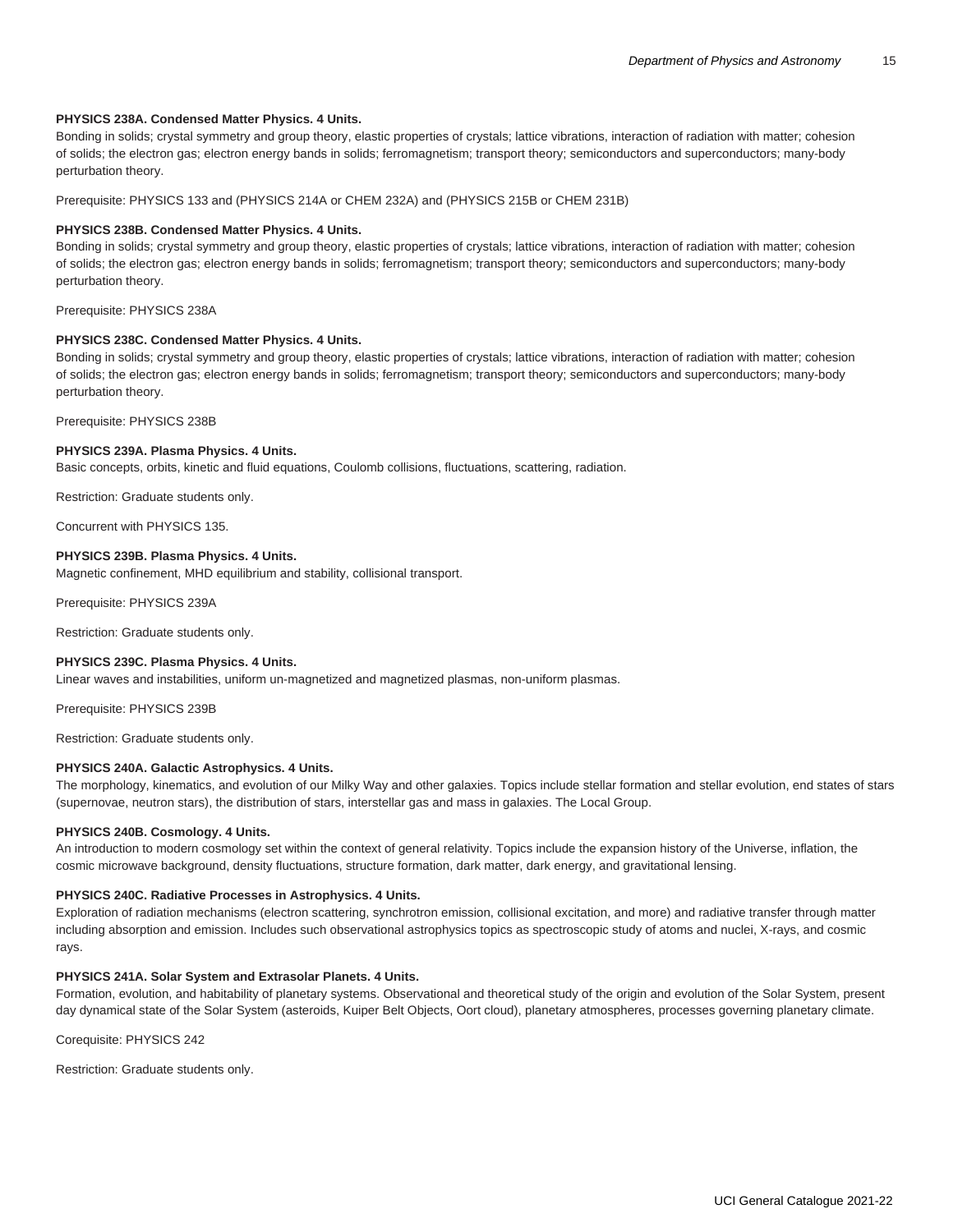# **PHYSICS 241B. Stellar Astrophysics. 4 Units.**

Physics of stellar interiors and equations of stellar structure. Stellar atmospheres and absorption processes. Introduction to stellar winds. Thermonuclear reactions, nucleosynthesis, and solar neutrinos. Binary stars and mass accretion. White dwarfs, supernovae, neutron stars, and black holes.

Prerequisite: [PHYSICS 242](/search/?P=PHYSICS%20242)

#### **PHYSICS 241C. Extragalactic Astrophysics. 4 Units.**

The physics and phenomenology of galaxies; star formation, interstellar medium, and intergalactic medium. Galaxy structure and dynamics. Galaxy evolution, stellar populations, and scaling relations; the relationship between galaxy properties and environment. Galaxy clusters and active galactic nuclei.

Prerequisite: [PHYSICS 242](/search/?P=PHYSICS%20242)

#### **PHYSICS 241D. Early Universe Physics. 4 Units.**

Includes a thorough quantum treatment of the generation of perturbations during inflation and various topics related to kinetic theory in an expanding Universe. Other topics include the astrophysics and cosmology of weakly interacting particles.

Prerequisite: [PHYSICS 240B](/search/?P=PHYSICS%20240B)

#### **PHYSICS 242. Astro Fundamentals. 4 Units.**

Introduction to topics in astrophysics including measurement of stellar properties, stellar structure and evolution, stellar remnants and supernovae, the interstellar medium, exoplanets, gravitational lensing, galactic structure, extragalactic distance measurements, and the expanding universe.

Restriction: Graduate students only.

#### **PHYSICS 246. Special Topics in Astrophysics. 4 Units.**

Outlines and emphasizes a subarea of astrophysics that is undergoing rapid development.

Repeatability: May be repeated for credit unlimited times.

Restriction: Graduate students only.

#### **PHYSICS 247. Special Topics in Particle Physics. 4 Units.**

Current topics in particle non-accelerator-based research fields.

Repeatability: May be repeated for credit unlimited times.

Restriction: Graduate students only.

# **PHYSICS 248. Special Topics in Condensed Matter Physics. 4 Units.**

Outlines and emphasizes a subarea of condensed matter physics that is undergoing rapid development.

Repeatability: Unlimited as topics vary.

Restriction: Graduate students only.

#### **PHYSICS 249. Special Topics in Plasma Physics. 4 Units.**

Outlines and emphasizes a subarea of plasma physics that is undergoing rapid development.

Prerequisite: [PHYSICS 239A](/search/?P=PHYSICS%20239A) and [PHYSICS 239B](/search/?P=PHYSICS%20239B)

Grading Option: Satisfactory/unsatisfactory only.

Repeatability: May be repeated for credit unlimited times.

#### **PHYSICS 250. Physics and Astronomy Communications Skills. 4 Units.**

Fundamentals of effectively communicating research through written and oral platforms. Topics include writing compelling proposals and journal articles for peer review, and the development of engaging oral presentations of science results and significance to a wide range of audiences.

Restriction: Graduate students only.

#### **PHYSICS 255. General Relativity. 4 Units.**

An introduction to Einstein's theory of gravitation. Tensor analysis, Einstein's field equations, astronomical tests of Einstein's theory, gravitational waves.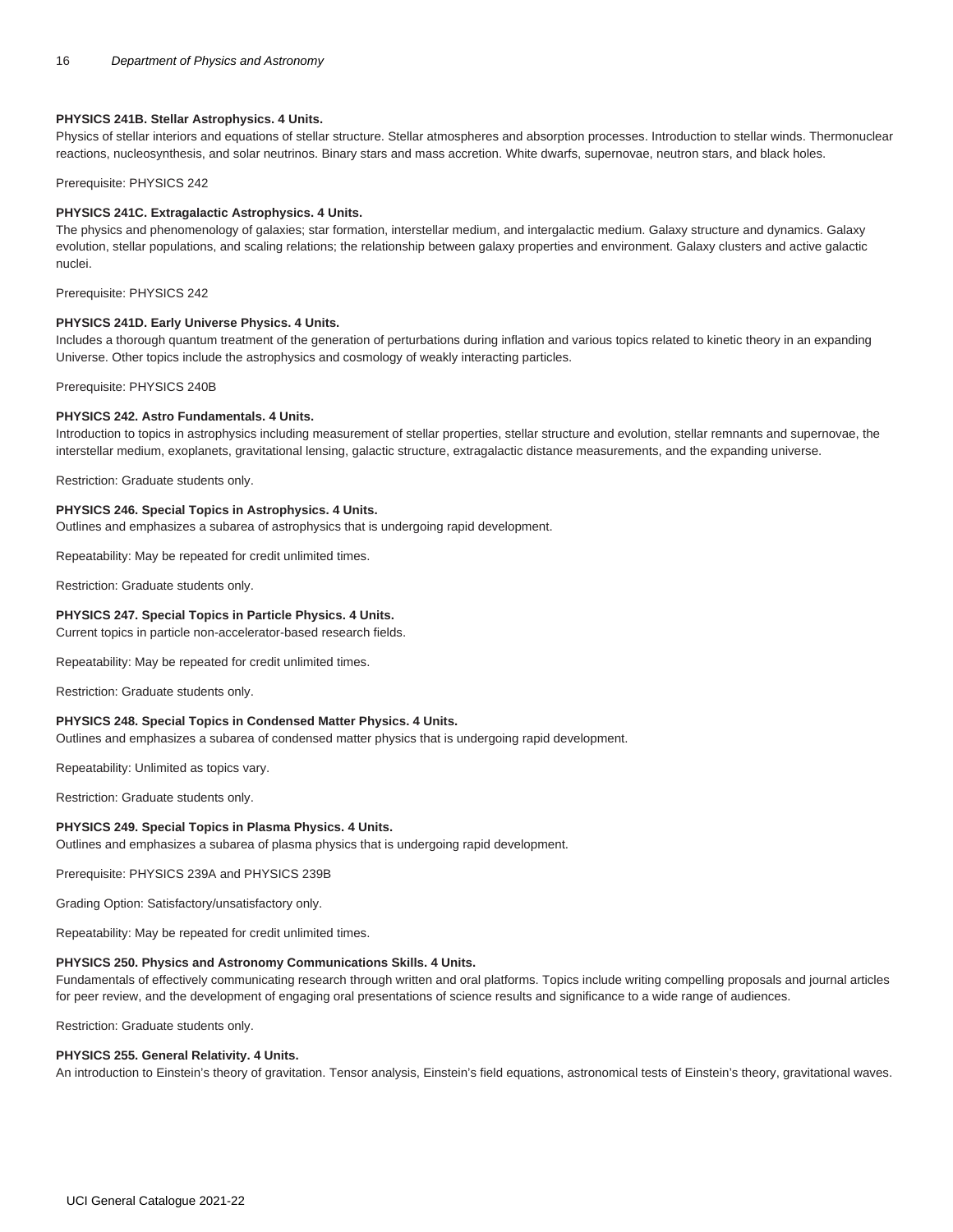#### **PHYSICS 260A. Seminar in Condensed Matter Physics. 1 Unit.**

Seminar designed to acquaint students with recent advances in solid state physics. Lecturers from the Department of Physics and Astronomy (both faculty and graduate students), other UCI departments, and other institutions.

Grading Option: Satisfactory/unsatisfactory only.

Repeatability: May be repeated for credit unlimited times.

Restriction: Graduate students only.

# **PHYSICS 260B. Seminar in Condensed Matter Physics. 1 Unit.**

Seminar designed to acquaint students with recent advances in solid state physics. Lecturers from the Department of Physics and Astronomy (both faculty and graduate students), other UCI departments, and other institutions.

Grading Option: Satisfactory/unsatisfactory only.

Repeatability: May be repeated for credit unlimited times.

Restriction: Graduate students only.

#### **PHYSICS 260C. Seminar in Condensed Matter Physics. 1 Unit.**

Seminar designed to acquaint students with recent advances in solid state physics. Lecturers from the Department of Physics and Astronomy (both faculty and graduate students), other UCI departments, and other institutions.

Grading Option: Satisfactory/unsatisfactory only.

Repeatability: May be repeated for credit unlimited times.

Restriction: Graduate students only.

# **PHYSICS 261A. Seminar in Plasma Physics. 1 Unit.**

Advanced topics in plasma physics: wave propagation, nonlinear effects, kinetic theory and turbulence, stability problems, transport coefficients, containment, and diagnostics. Applications to controlled fusion and astrophysics.

Grading Option: Satisfactory/unsatisfactory only.

Restriction: Graduate students only.

# **PHYSICS 261B. Seminar in Plasma Physics. 1 Unit.**

Advanced topics in plasma physics: wave propagation, nonlinear effects, kinetic theory and turbulence, stability problems, transport coefficients, containment, and diagnostics. Applications to controlled fusion and astrophysics.

Grading Option: Satisfactory/unsatisfactory only.

Restriction: Graduate students only.

#### **PHYSICS 261C. Seminar in Plasma Physics. 1 Unit.**

Advanced topics in plasma physics: wave propagation, nonlinear effects, kinetic theory and turbulence, stability problems, transport coefficients, containment, and diagnostics. Applications to controlled fusion and astrophysics.

Grading Option: Satisfactory/unsatisfactory only.

Restriction: Graduate students only.

# **PHYSICS 263A. Seminar in Particle Physics. 1 Unit.**

Discussion of advanced topics and reports of current research results in theoretical and experimental particle physics and cosmic rays.

Grading Option: Satisfactory/unsatisfactory only.

Repeatability: May be repeated for credit unlimited times.

Restriction: Graduate students only.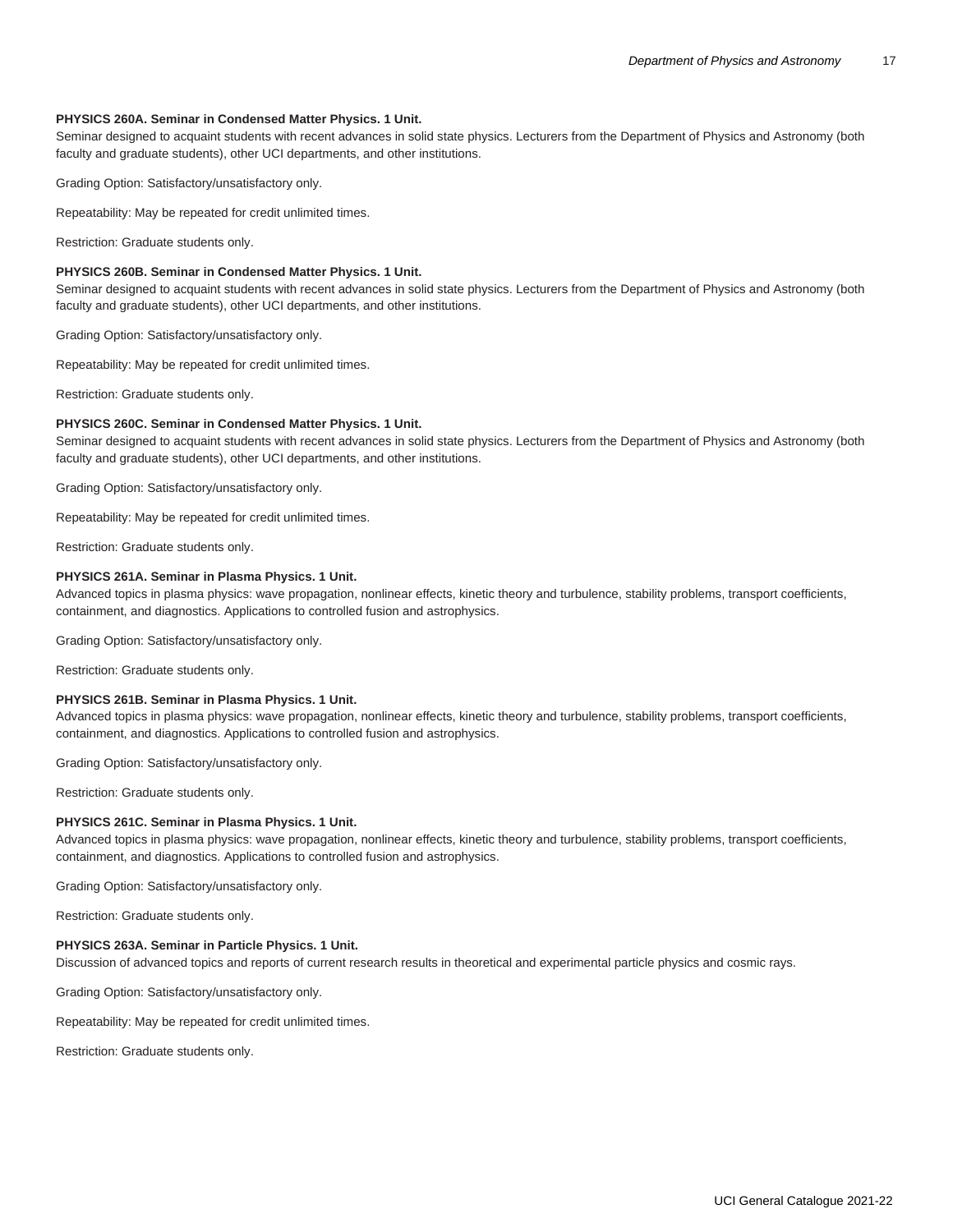# **PHYSICS 263B. Seminar in Particle Physics. 1 Unit.**

Discussion of advanced topics and reports of current research results in theoretical and experimental particle physics and cosmic rays.

Grading Option: Satisfactory/unsatisfactory only.

Repeatability: May be repeated for credit unlimited times.

Restriction: Graduate students only.

# **PHYSICS 263C. Seminar in Particle Physics. 1 Unit.**

Discussion of advanced topics and reports of current research results in theoretical and experimental particle physics and cosmic rays.

Grading Option: Satisfactory/unsatisfactory only.

Repeatability: May be repeated for credit unlimited times.

Restriction: Graduate students only.

#### **PHYSICS 265A. Seminar in Astrophysics. 1 Unit.**

Acquaints students with current research in astrophysics. Lecturers from the Department of Physics and Astronomy and from other institutions.

Grading Option: Satisfactory/unsatisfactory only.

Repeatability: May be repeated for credit unlimited times.

Restriction: Graduate students only.

#### **PHYSICS 265B. Seminar in Astrophysics. 1 Unit.**

Acquaints students with current research in astrophysics. Lecturers from the Department of Physics and Astronomy and from other institutions.

Grading Option: Satisfactory/unsatisfactory only.

Repeatability: May be repeated for credit unlimited times.

Restriction: Graduate students only.

#### **PHYSICS 265C. Seminar in Astrophysics. 1 Unit.**

Acquaints students with current research in astrophysics. Lecturers from the Department of Physics and Astronomy and from other institutions.

Grading Option: Satisfactory/unsatisfactory only.

Repeatability: May be repeated for credit unlimited times.

Restriction: Graduate students only.

#### **PHYSICS 266. Current Topics in Chemical, Applied, and Materials Physics. 1 Unit.**

The subjects covered vary from year to year. Connection between fundamental principles and implementations in practice in science, industry, and technology.

Repeatability: May be repeated for credit unlimited times.

Same as [CHEM 266.](/search/?P=CHEM%20266)

#### **PHYSICS 268. Seminar in Systems Microbiology Research. 1 Unit.**

A research and journal club seminar that covers topics on bacteria and phage using approaches and principles from biology, engineering, and physics.

Grading Option: Satisfactory/unsatisfactory only.

Repeatability: May be repeated for credit unlimited times.

Same as [MOL BIO 268,](/search/?P=MOL%20BIO%20268) [ENGRMSE 267](/search/?P=ENGRMSE%20267).

Restriction: Upper-division students only. Graduate students only.

# **PHYSICS 269. Seminar in Teaching Physics. 2 Units.**

Techniques for effective teaching. Covers active listening and student engagement, problem-solving skills, peer instruction and collaborative learning, and evaluation. Required of all new Teaching Assistants.

Grading Option: Satisfactory/unsatisfactory only.